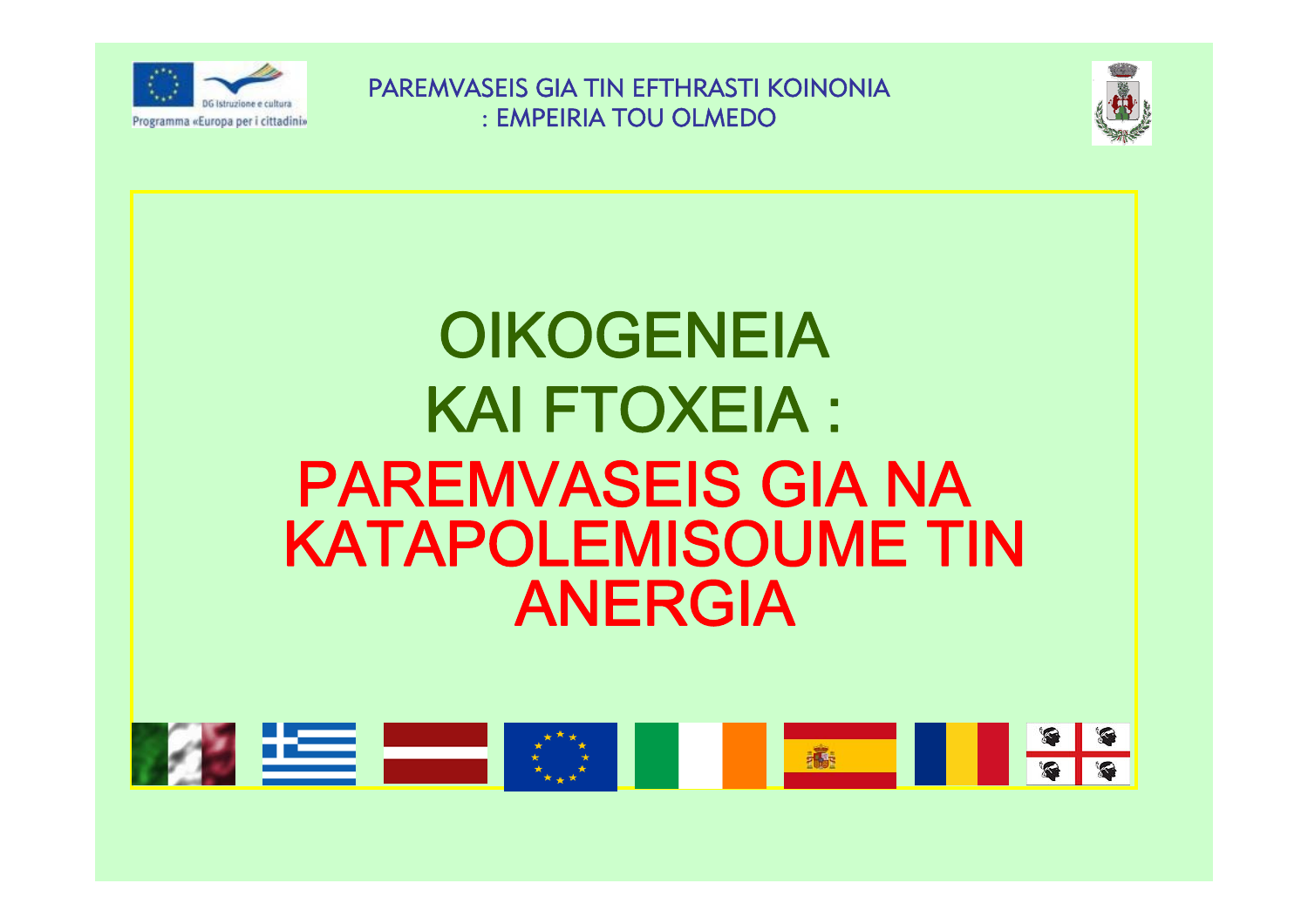



| <b>ETOS</b> (31.12) | <b>KATOIKOI</b> | <b>ETOS</b> (31.12) | <b>KATOIKOI</b> |
|---------------------|-----------------|---------------------|-----------------|
| 1861                | 425             | 2004                | 3.041           |
| 1901                | 596             | 2005                | 3.118           |
| <b>1951</b>         | 1.547           | 2006                | 3248            |
| 1971                | 1.771           | 2007                | 3429            |
| 1981                | 2.255           | 2008                | 3545            |
| 1991                | 2.603           | 2009                | 3785            |
| 2001                | 2.851           | 2010                | 3937            |
| 2002                | 2.916           | 2011<br>(APRILIS)   | 3971            |
| 2003                | 2.973           |                     |                 |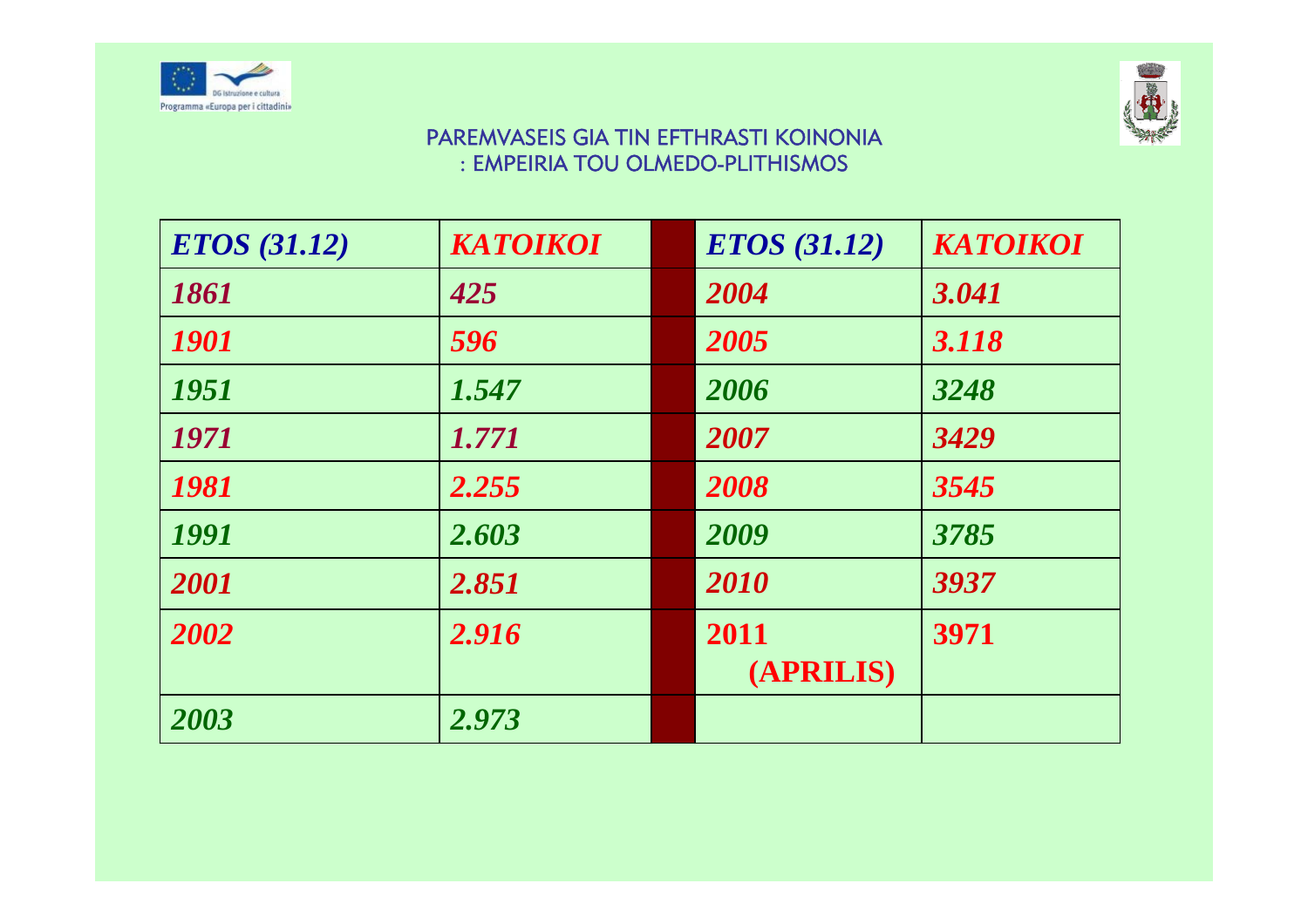



**GENIKES APOPSEIS POU PARATIRITHIKAN APO TO PROSOPIKO TON KOINONIKON IPIRESION TOU DIMOU TOU OLMEDO**

¾**GENIKI FTOXEFSI TIS OIKOGENEIAS STON OIKONOMIKO TOMEA GIA TOUS KATOTHI LOGOUS:**

- ¾**Afxisi anergeias ;**
- ¾**Afxisi atomon sto tameio anergias;**
- **Ptosi stin agorastiki dinami tis oikogeneias**

¾**ΑΛΛΑΓΗ ΣΤΗΝ ΣΥΝΘΕΣΗ ΟΙΚΟΓΕΝΕΙΑ** Σ **(μονογονεϊκές οικογένειες, ξαναχτίση**μο **οικογενειών, χωρισμένων οικογενειών,** κ.τ.λ **.);**

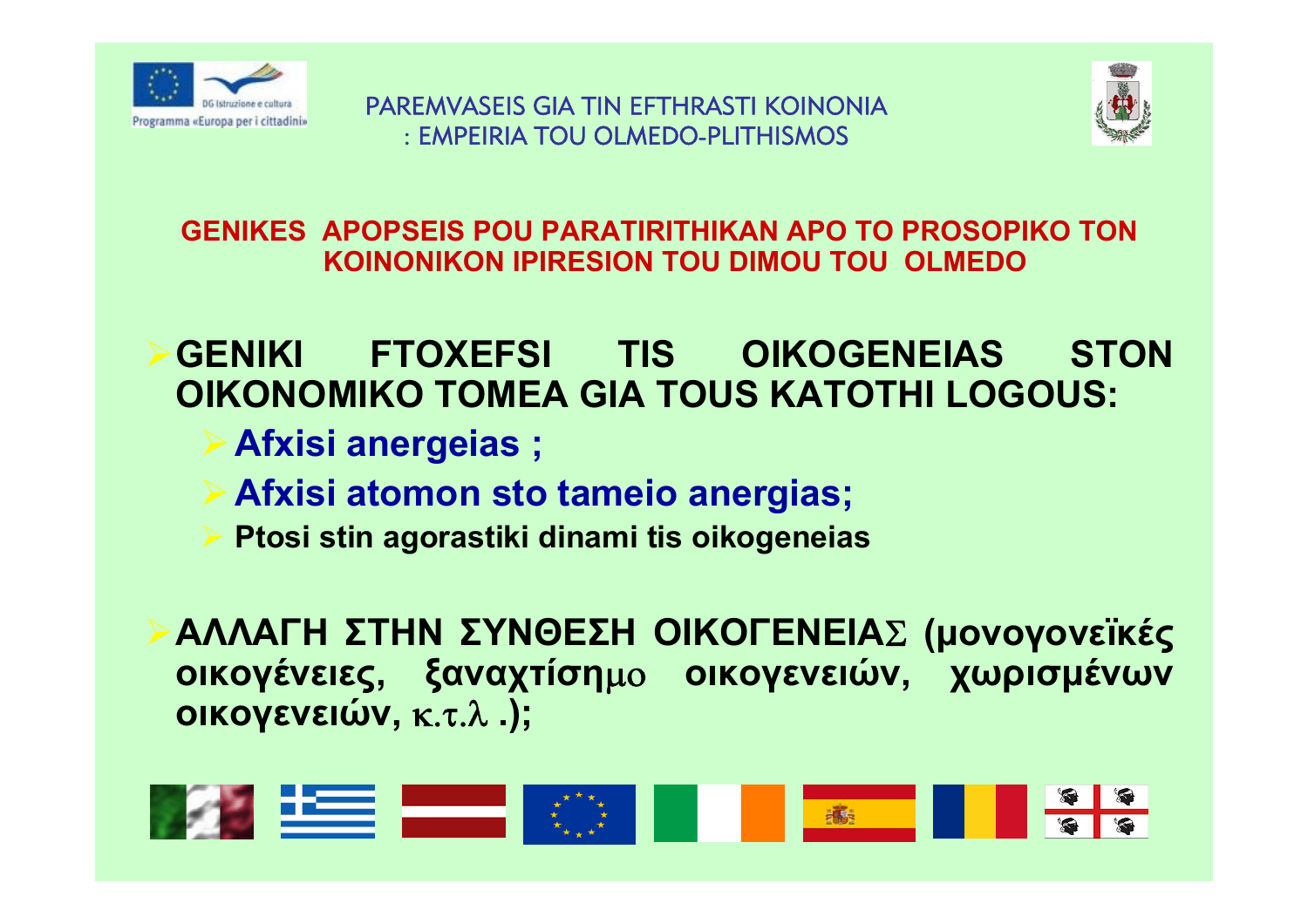



#### EIDIKES APOPSEIS POU PARATIRITHIKAN APO TO PROSOPIKO TON KOINONIKON IPIRESION **TOU DIMOU TOU OLMEDO**

#### AFXISI TIS DIADIKASIAS TIS FTOXEIAS GIA TIS OIKOGENEIES:

- **ME ENA MONO ERGAZOMENO**
- **ENOS ATOMOU ME PEDIA ANILIKA**
- **POU DEN EXOUN OIKIA**
- **POLITEKNOL**
- **POU IPARXOUN ILIKOIOMENOI ME EIDIKES ANAGKES**
- **ME PAROUSIA ATOMON ME PROVLIMATA PSIXOLOGIKA**
- **ME PAROUSIA ATOMON ME PROVLIMATA EXARTISIS**

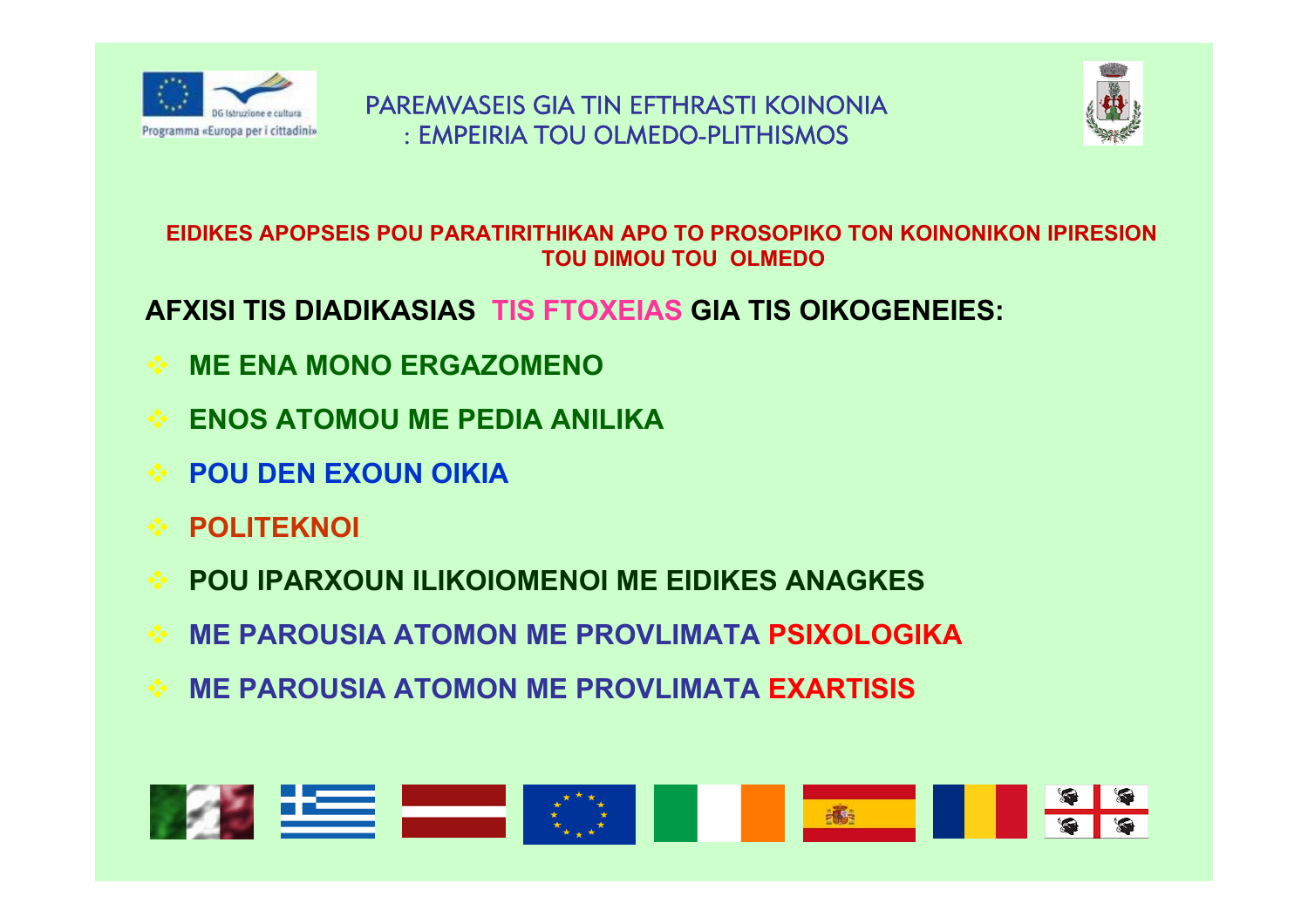

PAREMVASEIS GIA TIN FETHRASTI KOINONIA : EMPEIRIA TOU OLMEDO-PLITHISMOS



# ΣΤΟΧΟΙ ΤΩΝ ΚΟΙΝΩΝΙΚΩΝ ΥΠΗΡΕΣΙΩΝ : **NA SPASOUME TIN ALOISIDA EXARTISIS GIA TIS EFPATHEIS KOINONIKES OMADES ME TIS TOPIKES KOINONIKES IPIRESIES**

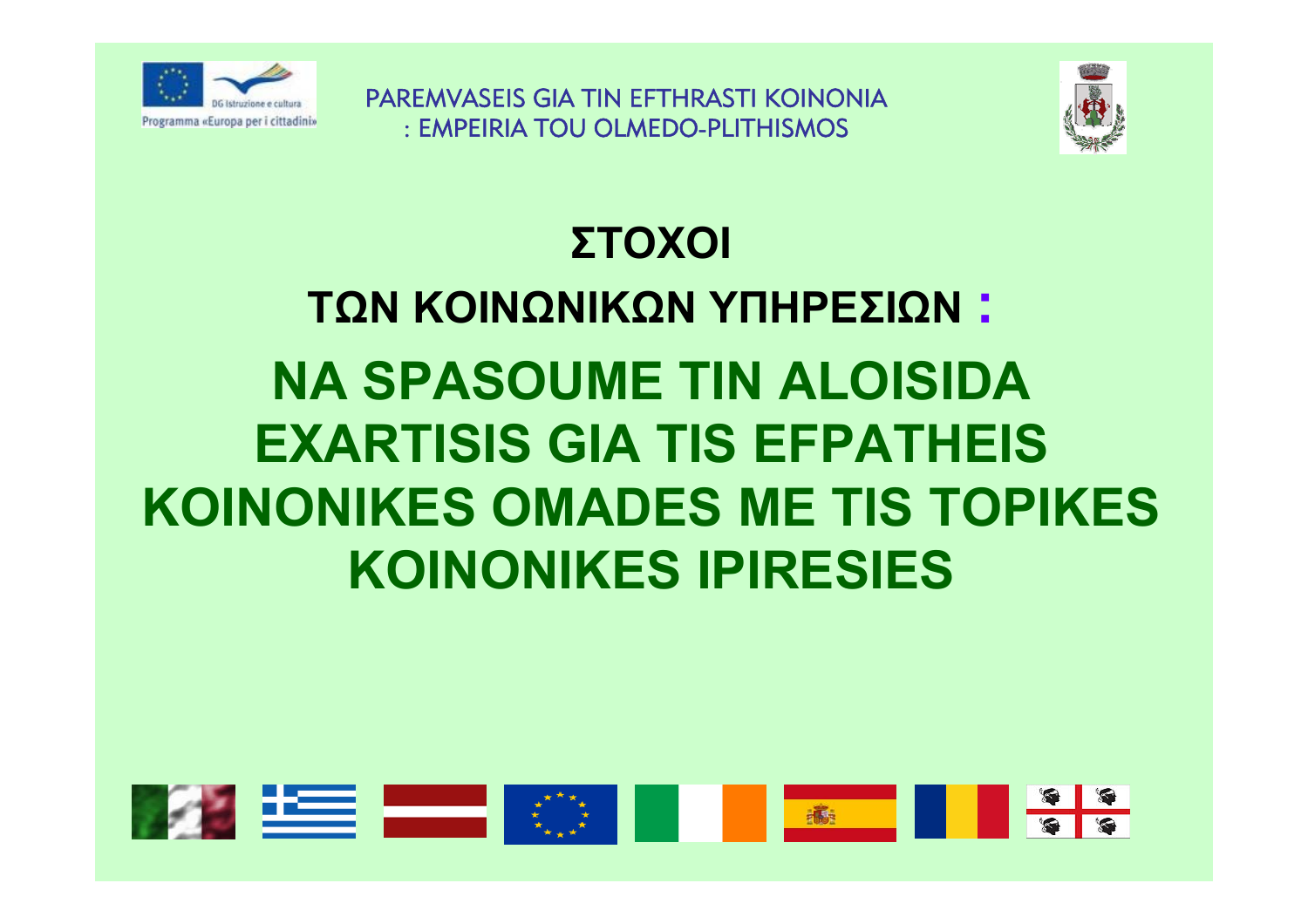





## **Aoulevondas gia mia** «Pragmatiki koinoniki oikogeneia >>

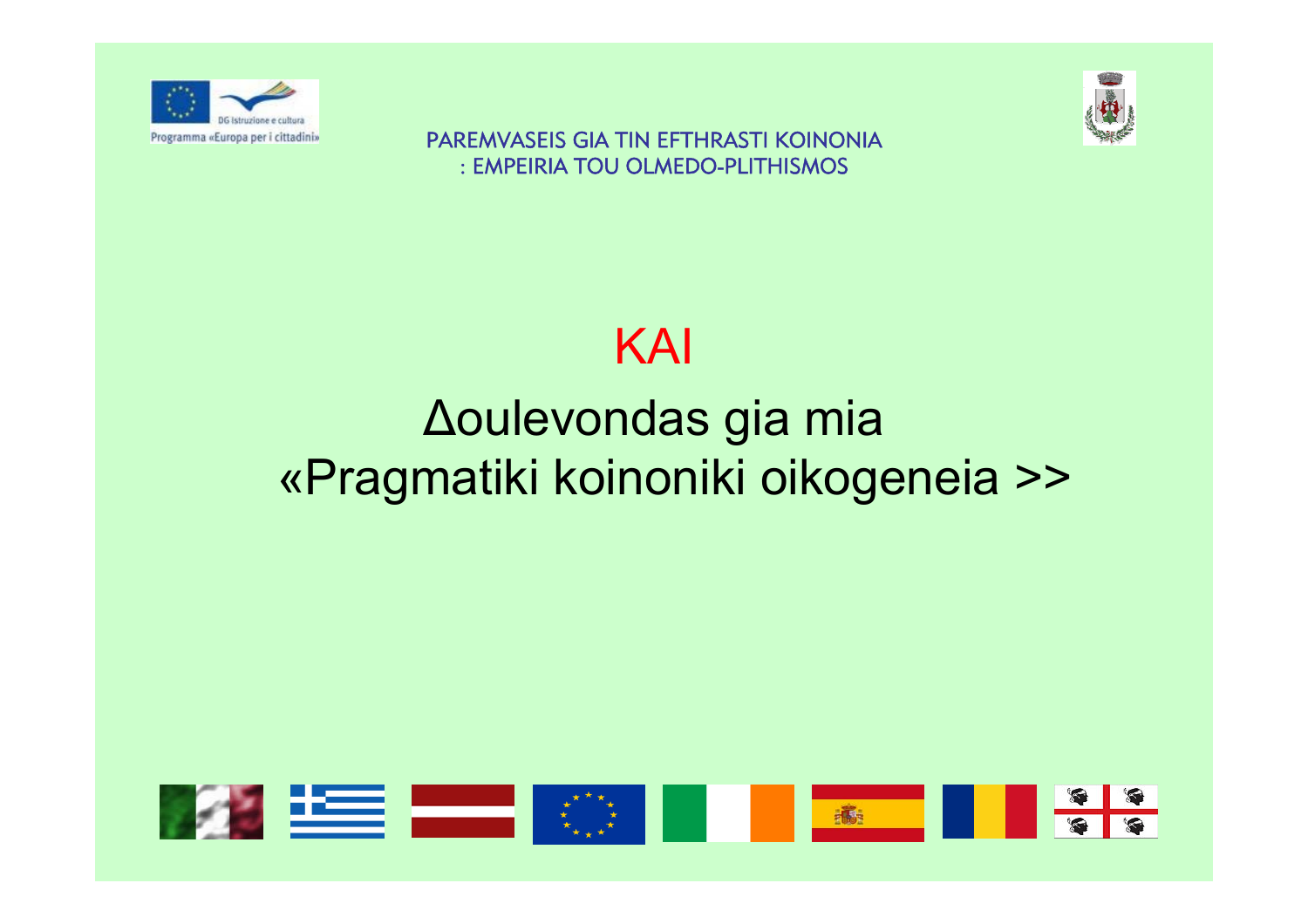



### ¾**OIKOGENEIA XORIS PEDIA 50%** ¾**SXEDON TO MISO APO TIS OIKOGENEIES POU MENOUN EXEI MONO ENA PEDI\***

#### **APARAITITH MIA POLITIKI H OPOIA THA PROSTATEVEI KAI THA PROSANATOLIZEI TIS OIKOGENEIES PROS TA PEDIA**

 $^*$  Ελεύθερη πτώση : ΕΚΘΕΣΗ  $\,$  2010 σχετικά με τη φτώχεια και τον κοινωνικό αποκλεισμό στην Ιταλία  $\,\alpha\pi{\rm o}\,$ **Caritas Italiana e Fondazione Zancan. Bologna: Il Mulino, 2010.**

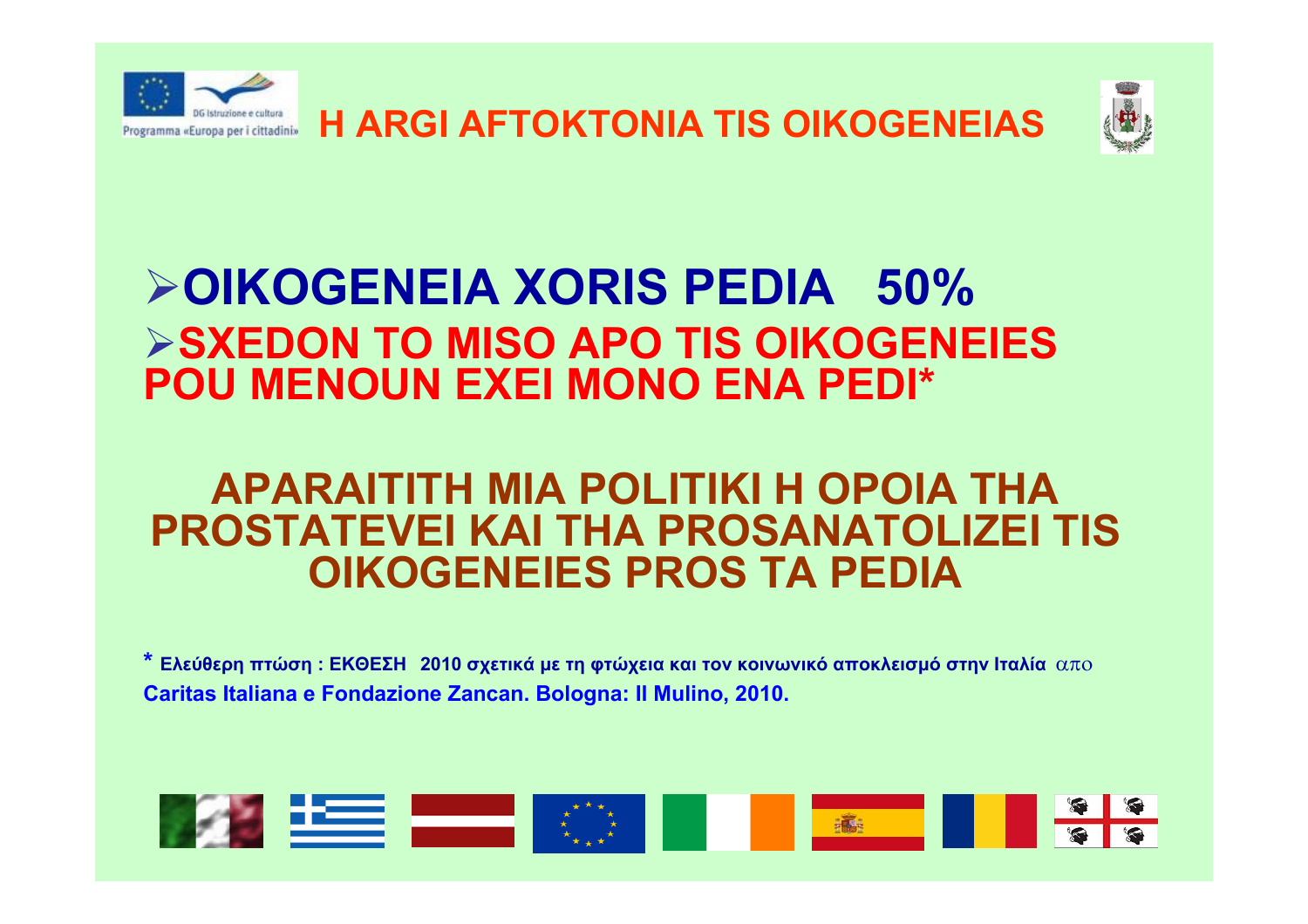



# TI MPOREI NA KANEI O **DHMOS?**

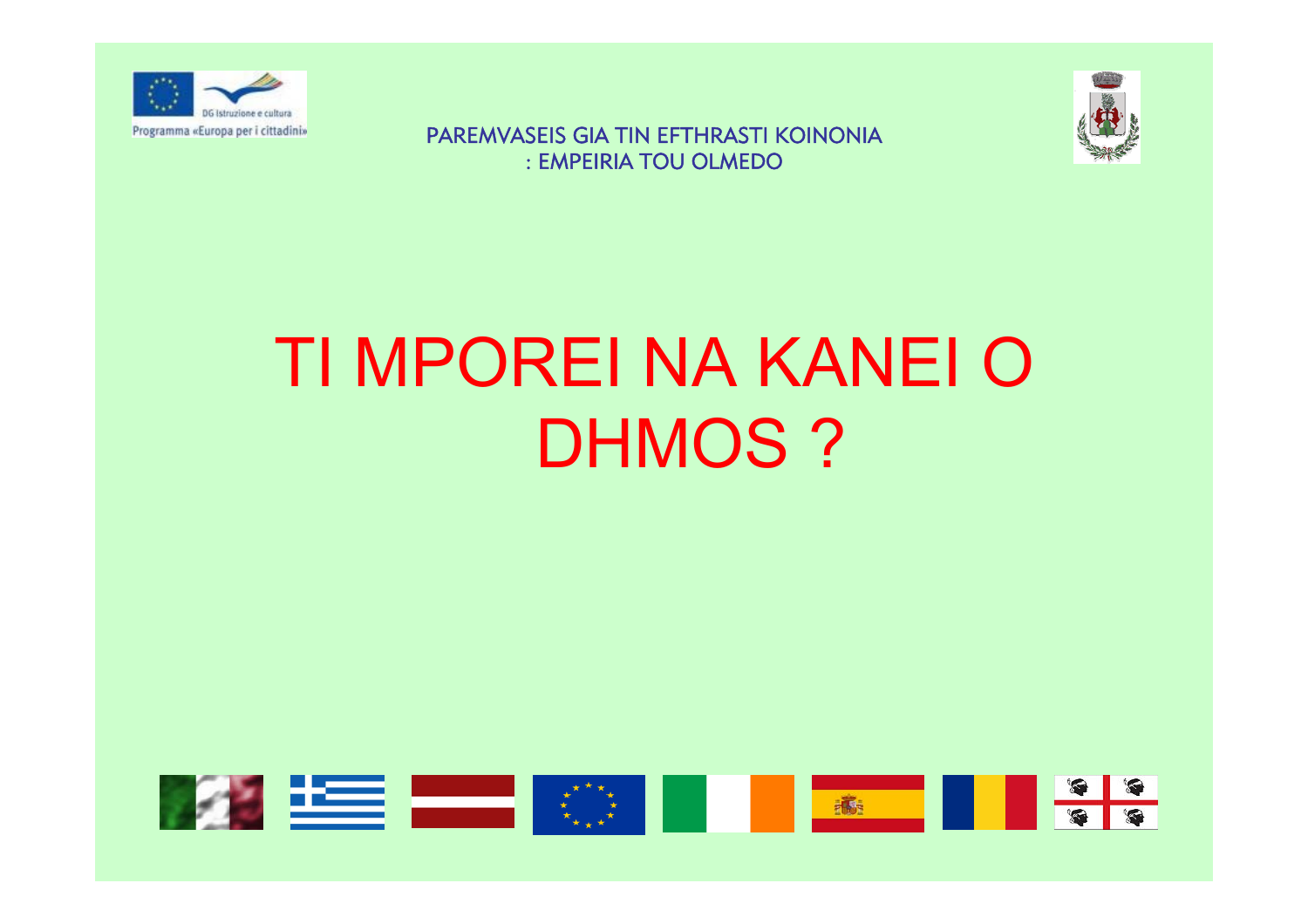



### **NA GINOUN DIAFORA ERGA GIA TIS OIKOGENEIES OI OPOIES GIA DIAFOROUS LOGOUS KINDINEVOUN NA APOKLEISTISTOUN APO TIN KOINONIA**

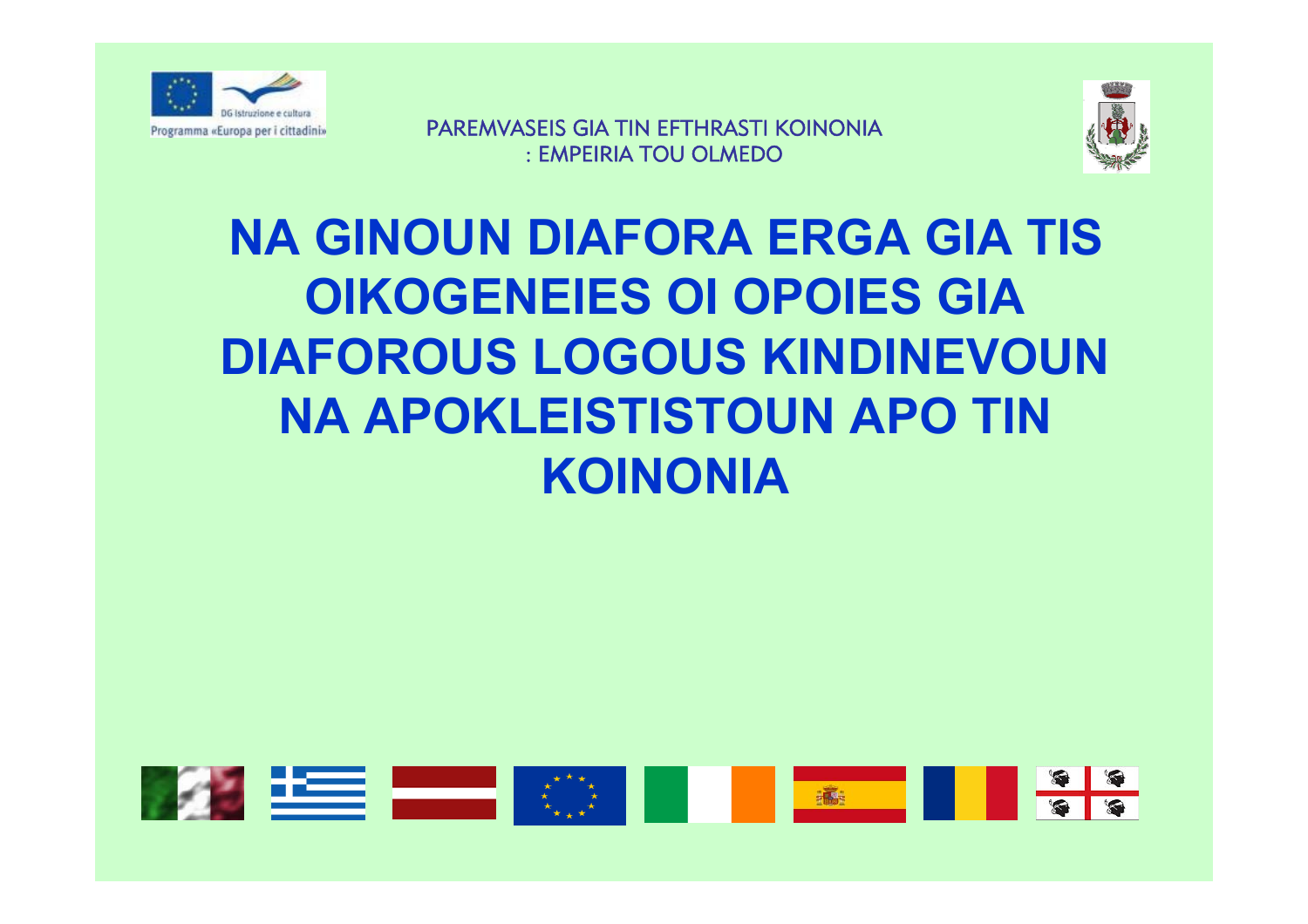



#### **ΑΝΑΖΗΤΗΣΗ …**

¾**ΣΥΜΜΕΤΟΧΗ ΣΕ διάφορα επίπεδα (θεσμικό, οικονομικές οργανώσεις, τρίτος** τομέας, οι ενώσεις, οι τοπικές κοινωνίκες organoseis και άτομα), στο σχεδιασμό **και την εφαρμογή ενός συστήματος COESO GIA ΥΠΗΡΕΣΙΕΣ ΠΡΟΣ ΤΗΝ ΟΙΚΟΓΕΝΕΙΑ ΚΑΙ ΤΟΝ ΠΟΛΙΤΗ ;**

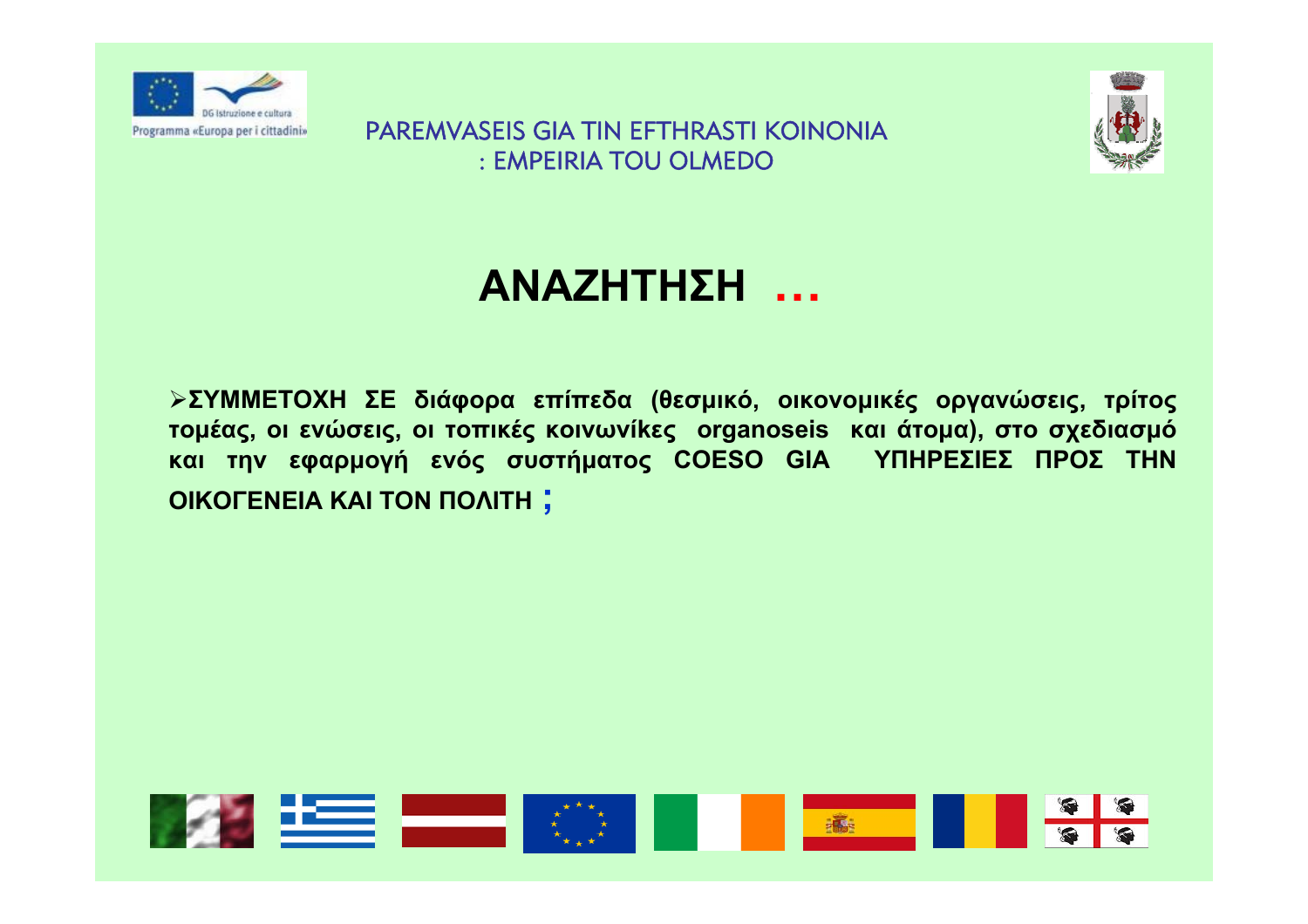





## ΚΟΙΝΩΝΙΚΕΣ ΥΠΗΡΕΣΙΕΣ KAI ΤΟΜΕΑΣ ΠΟΛΙΤΙΚΗΣ ΕΡΓΑΣΙΑΣ:

### **SE ANAZITISI MIAS KOINIS GRAMMIS DRASIS**

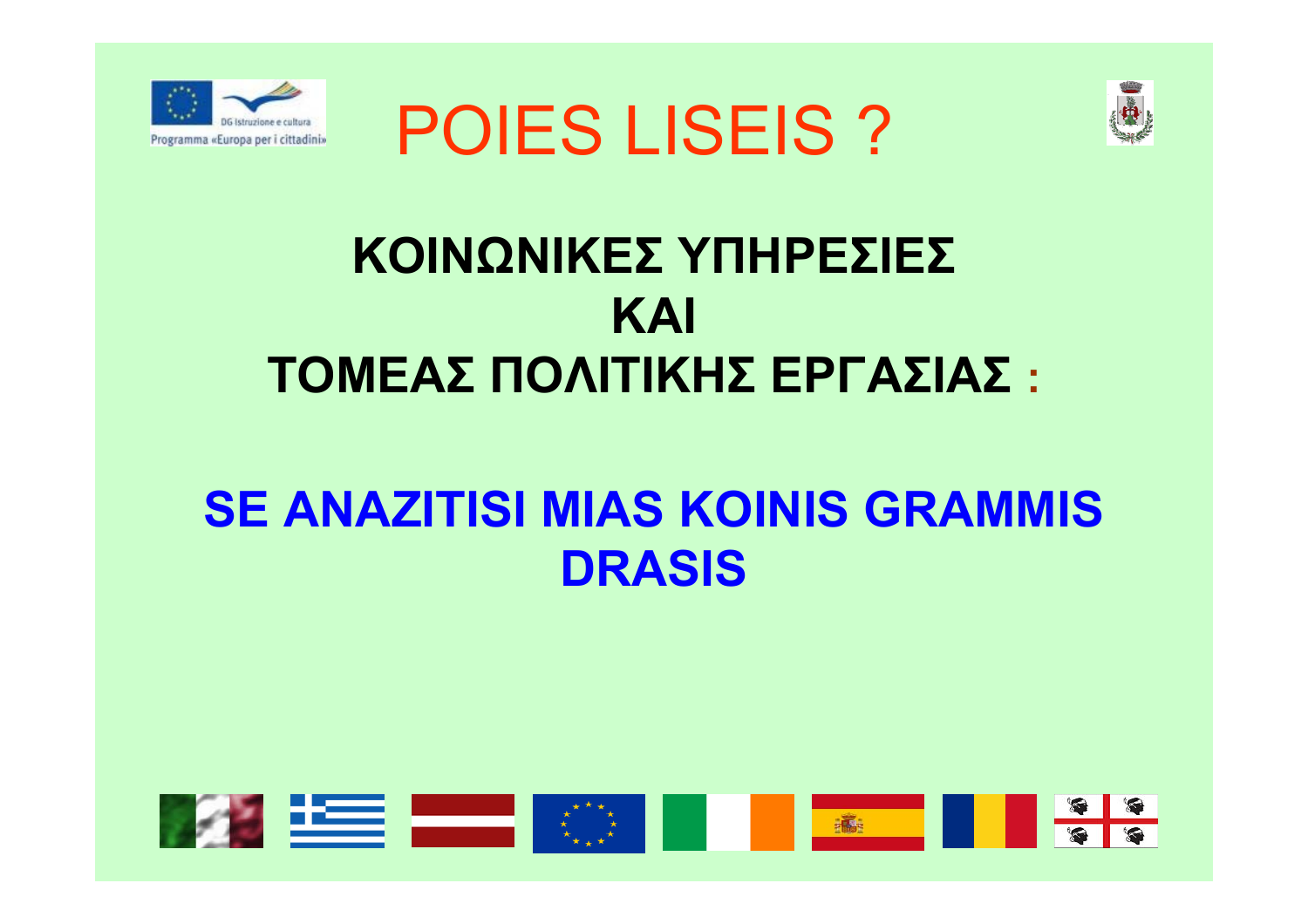



# **ERGO MIMOSA (2007) MITERES MONES TOUS STIN ERGASIA**

### **MIA PROSPATHEIA NA DOTHEI MIA** "APAMDISI"

### **SE OIKOGENEIES ME ENA ATOMO ME I XORIS EXARTOMENA PEDIA**

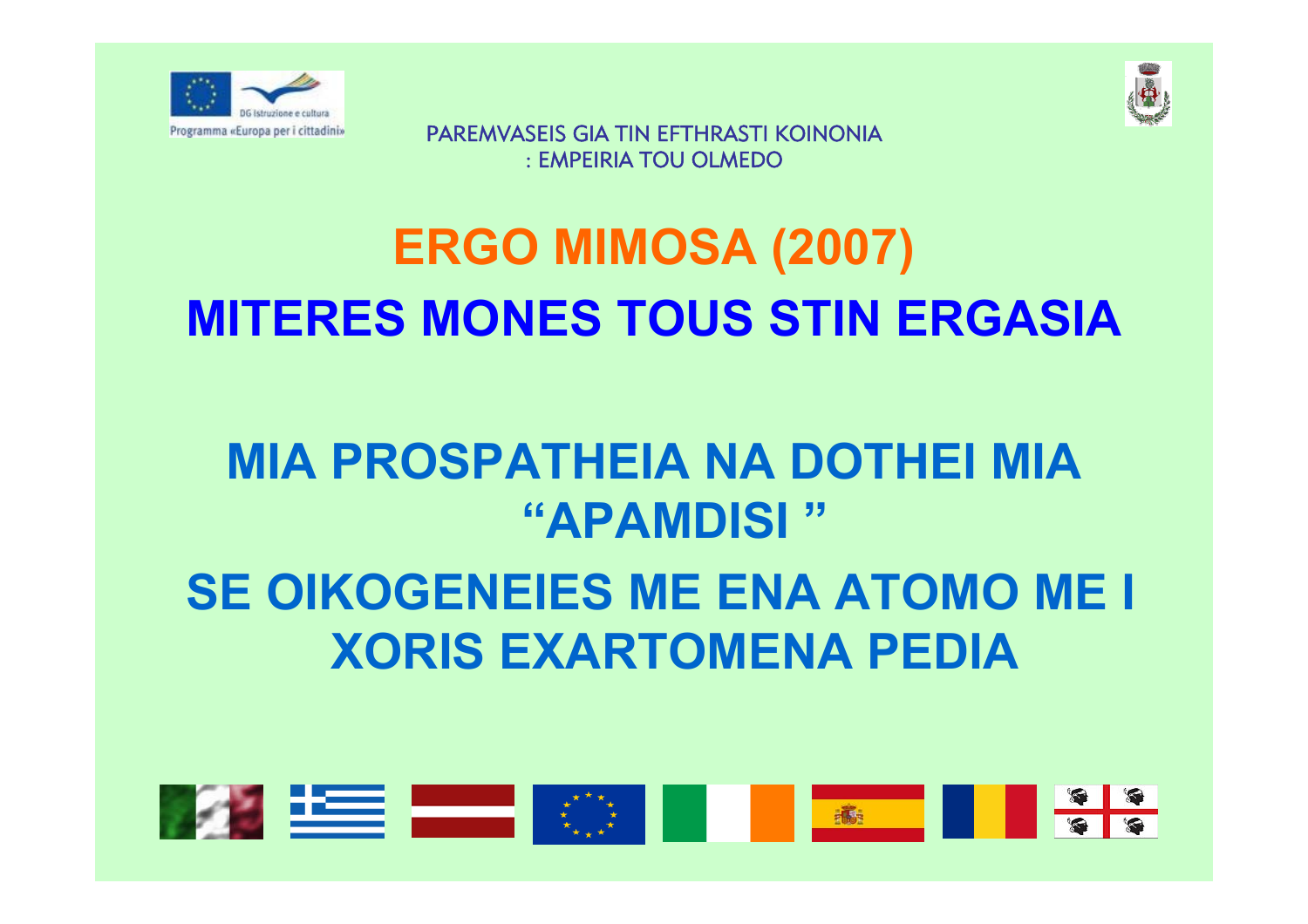



#### TO ERGO MIMOSA EINAI GIA TIS GINAIKES:

### $\checkmark$  ANERGES

### **√ XORISMENES**

### $\checkmark$  MITERES ANIPANDRES

#### ✓ SIZIGOUS APO TIS OPOIES O ANDRAS **EINAI STIN FILAKI**

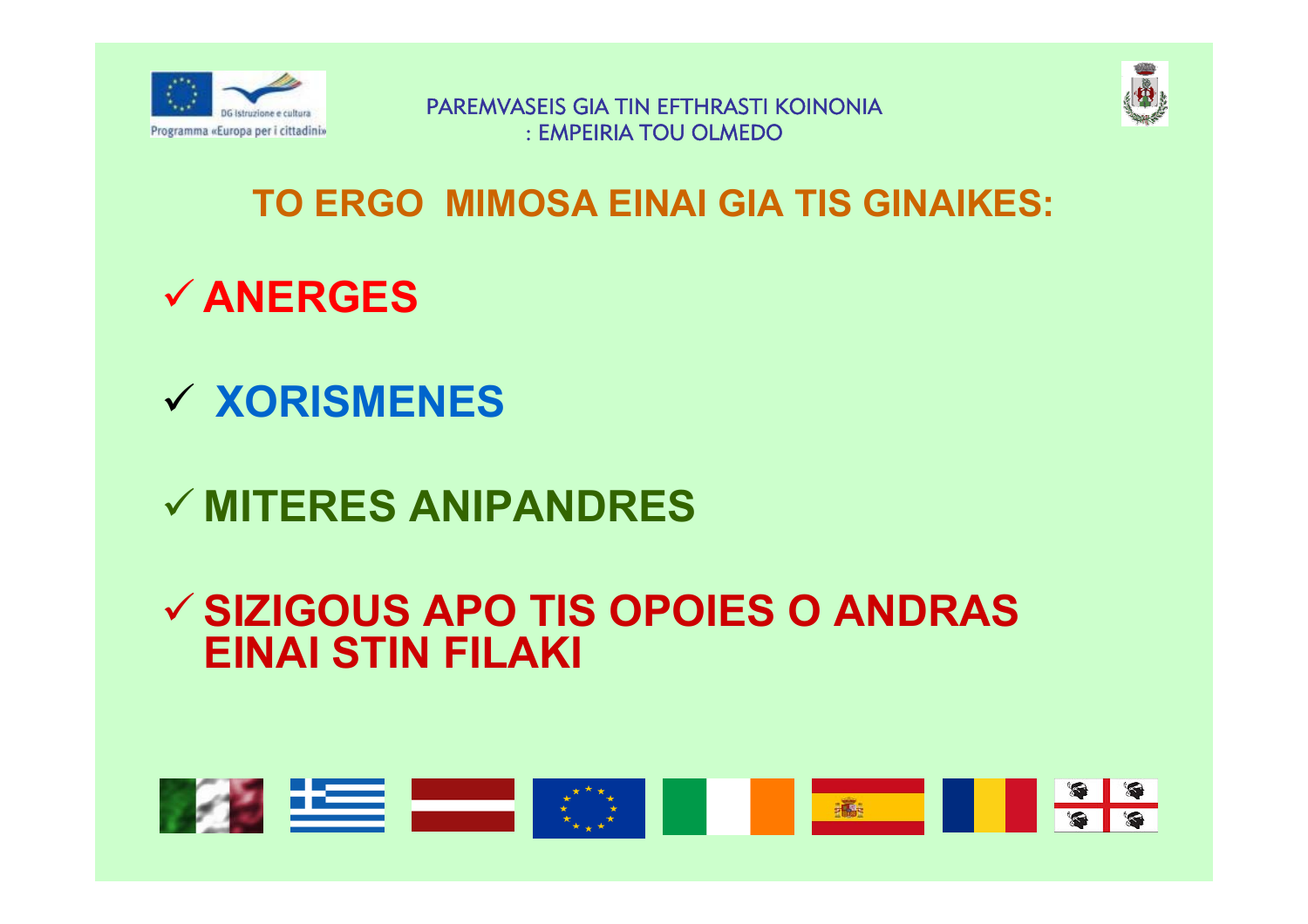



ERGO MIMOSA (2006/2007)

#### AITISEIS POU PAROUSIASTIKAN : N. 13

#### AITISEIS POU EKPLIROTHIKAN : N. 7

#### **(GONEIS (ENA ATOMO)ME SINTIROUMENA TEKNA )**

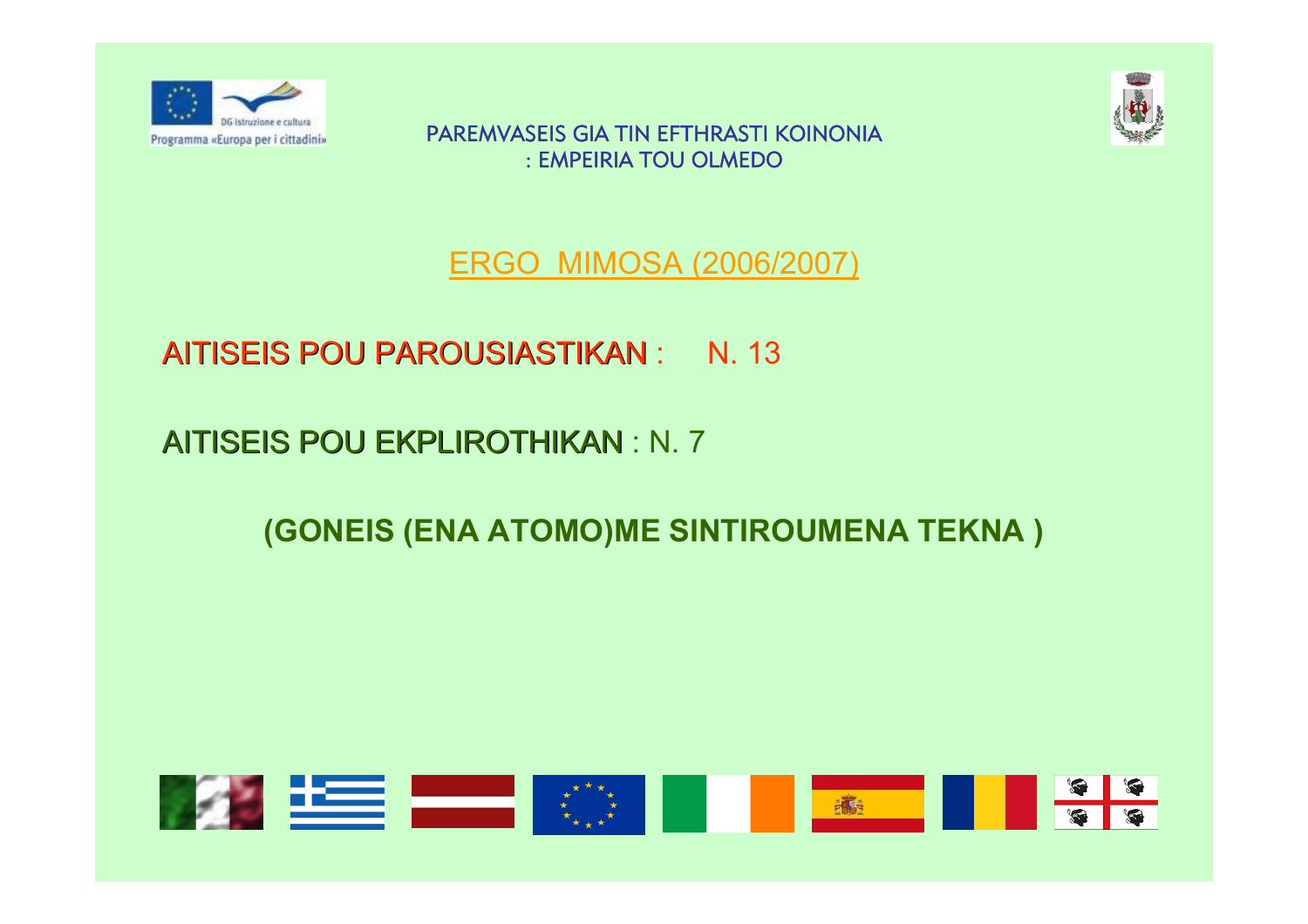



## **LIBERO (2008)** *NEIRAMATIKO ERGO GIA TIS* **ENARGITIKES POLITIKES GIA TIN APASXOLISI, oi koinonikes politikes** ison efkairion kai allileggiis me stoxo tin paroxi apasxolisis ton koinonikon adinaton

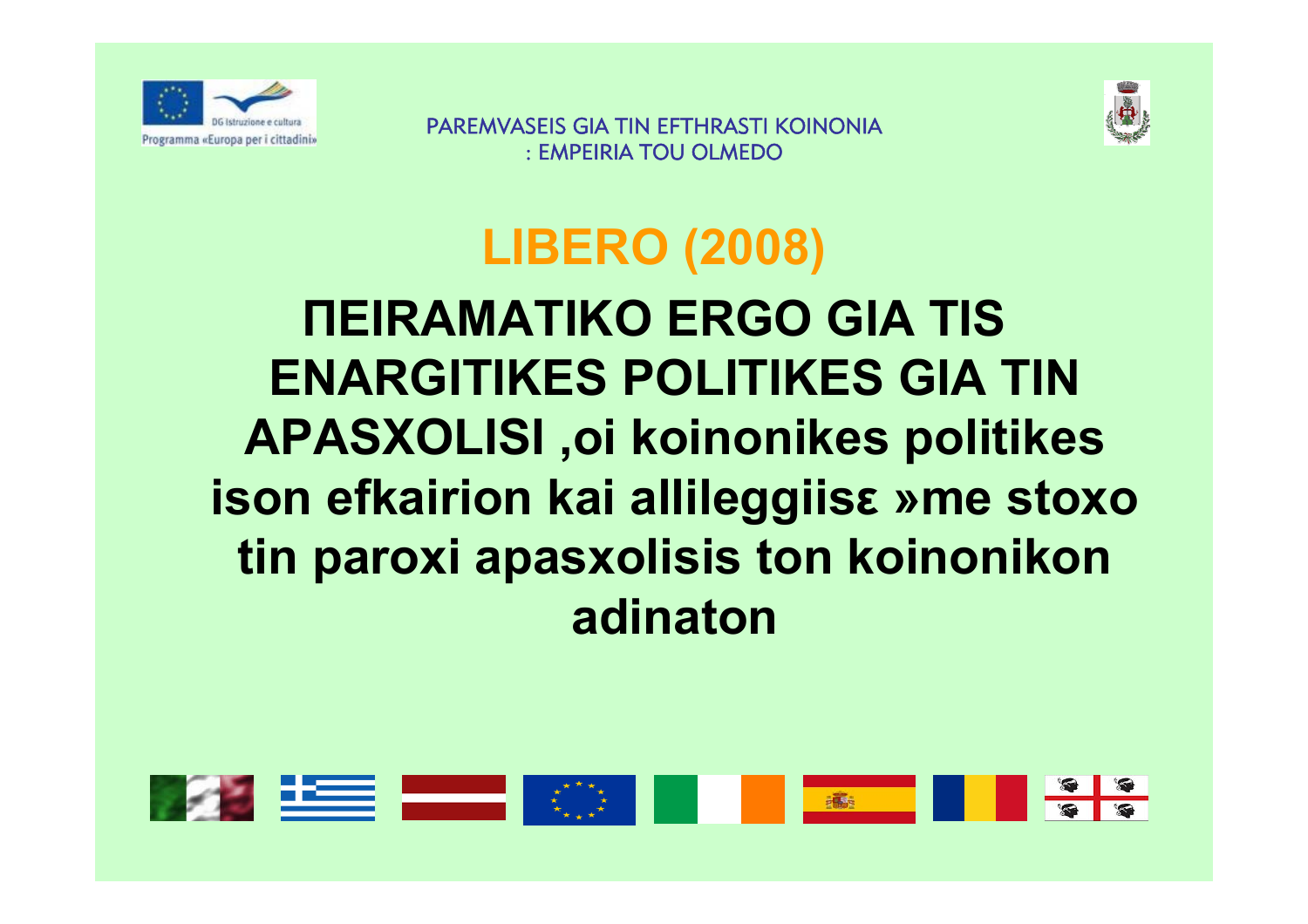



#### **TO ERGO LIBERO ISXIEI KAI GIA GINAIKES KAI GIA ANDRES :** ANERGES GINAIKES TOULAXISTON APO 6 MINES ME EXARTOMENA **PEDIA( ANIPANDRES MITERES-GINAIKES DIAZEVGMENES I** XORISMENES H' ton opoion o sizigos einai teloios anikanos pros ergasia)

√ ANDRES (PANO APO 45 XRONON, ANERGOI EDO KAI 6 TOULAXISTON MINES 6 MESI, ME MEGALES DISKOLIES EISAGOGIS **STIN ERGASIA)** 

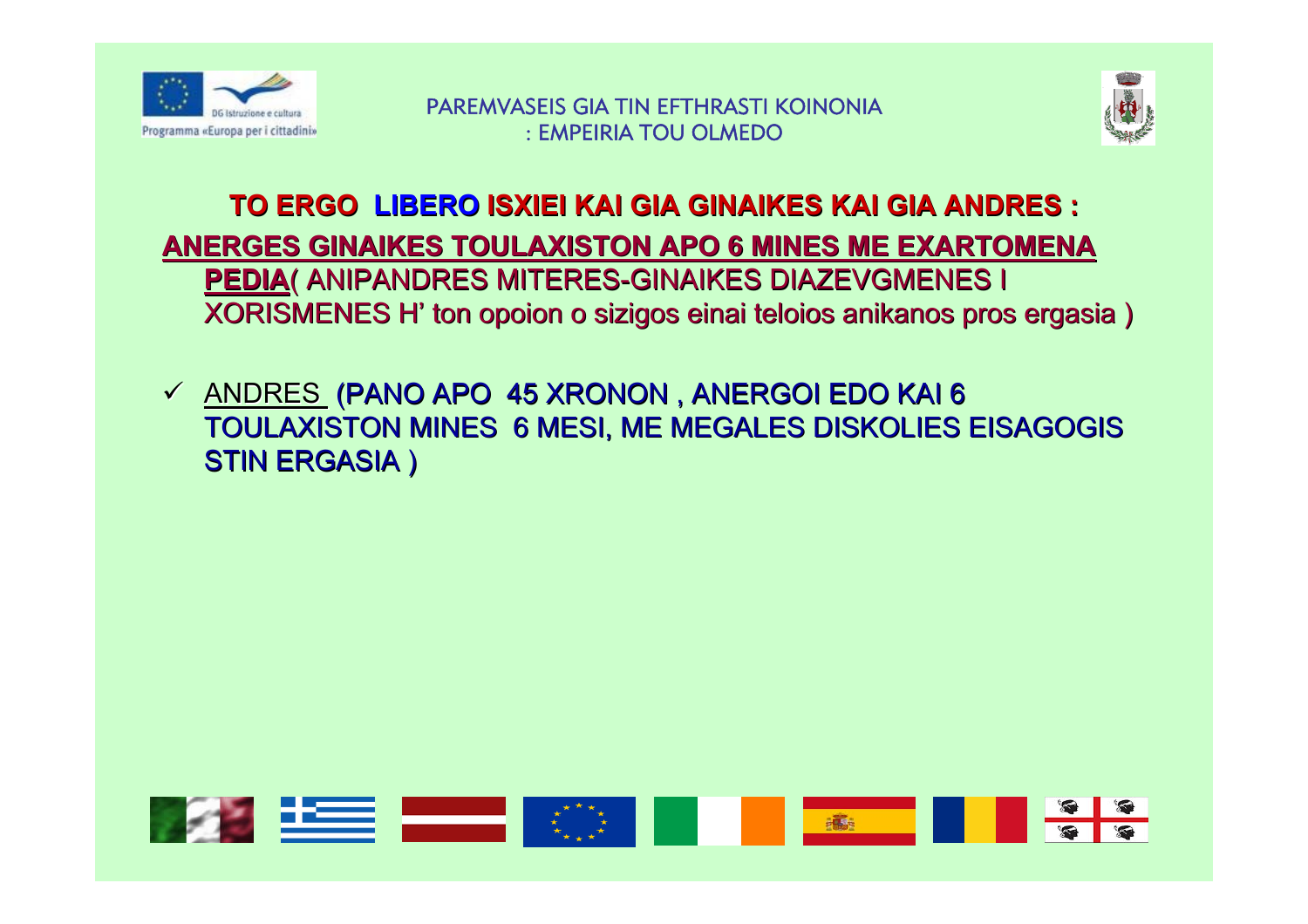



### **ERGO LIBERO 2008 LIBERO 2008**

## AITISEIS POU PAROUSIASTIKAN : AITISEIS POU PAROUSIASTIKAN : N. 27

## **& AITISEIS POU EKPLIROTHIKAN : N. 14** (apo tis opoies 12 gin.kai 2 andres) (apo tis opoies 12 gin.kai 2 andres)

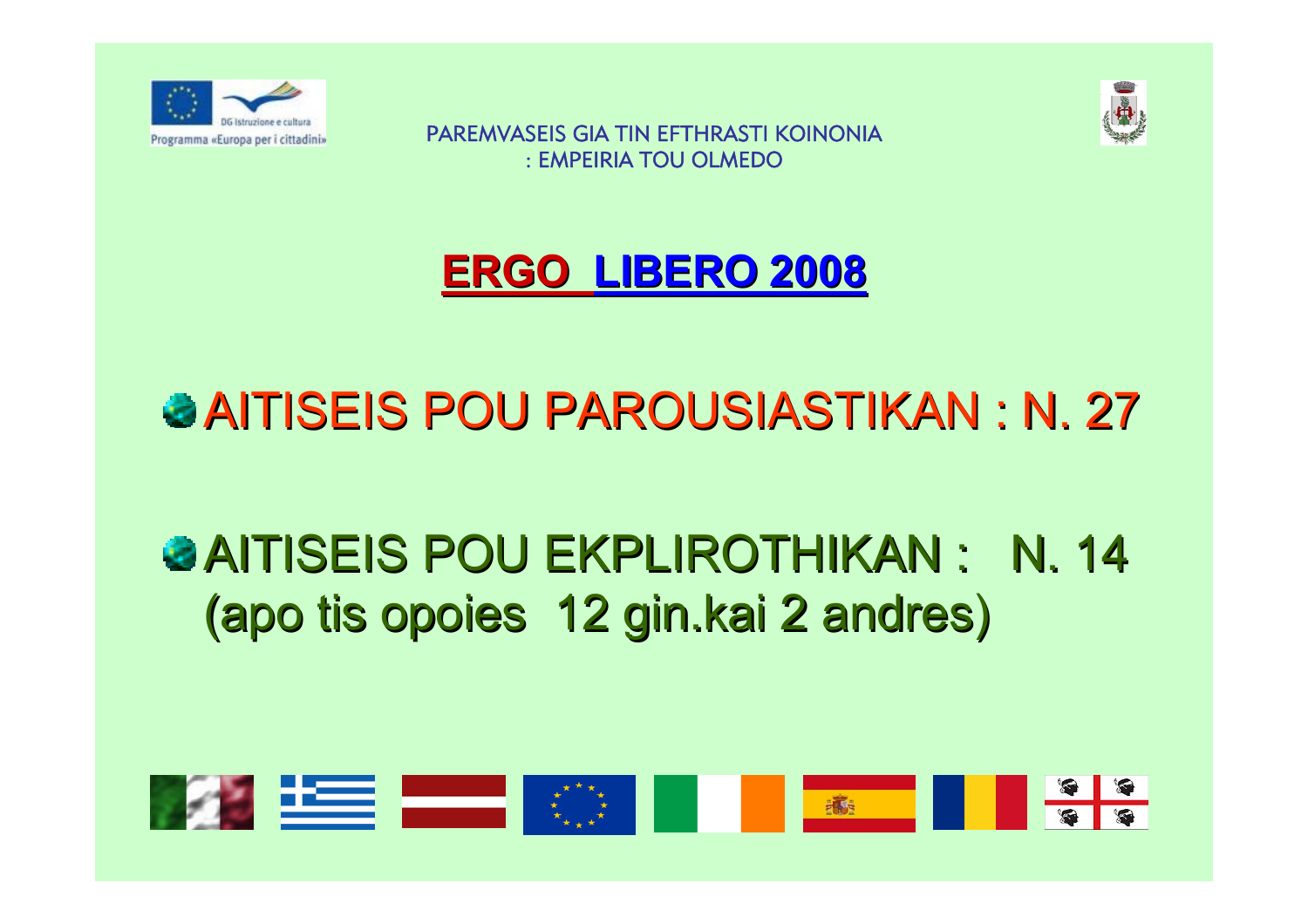



**ERGO LIBERO 2009 LIBERO 2009**

## AITISEIS POU PAROUSIASTIKAN : AITISEIS POU PAROUSIASTIKAN : N. 18

## AITISEIS POU EKPLIROTHIKAN : AITISEIS POU EKPLIROTHIKAN : N. 15 N. 15 (apo tis opoies 6 gin.kai 9 andres) (apo tis opoies 6 gin.kai 9 andres)

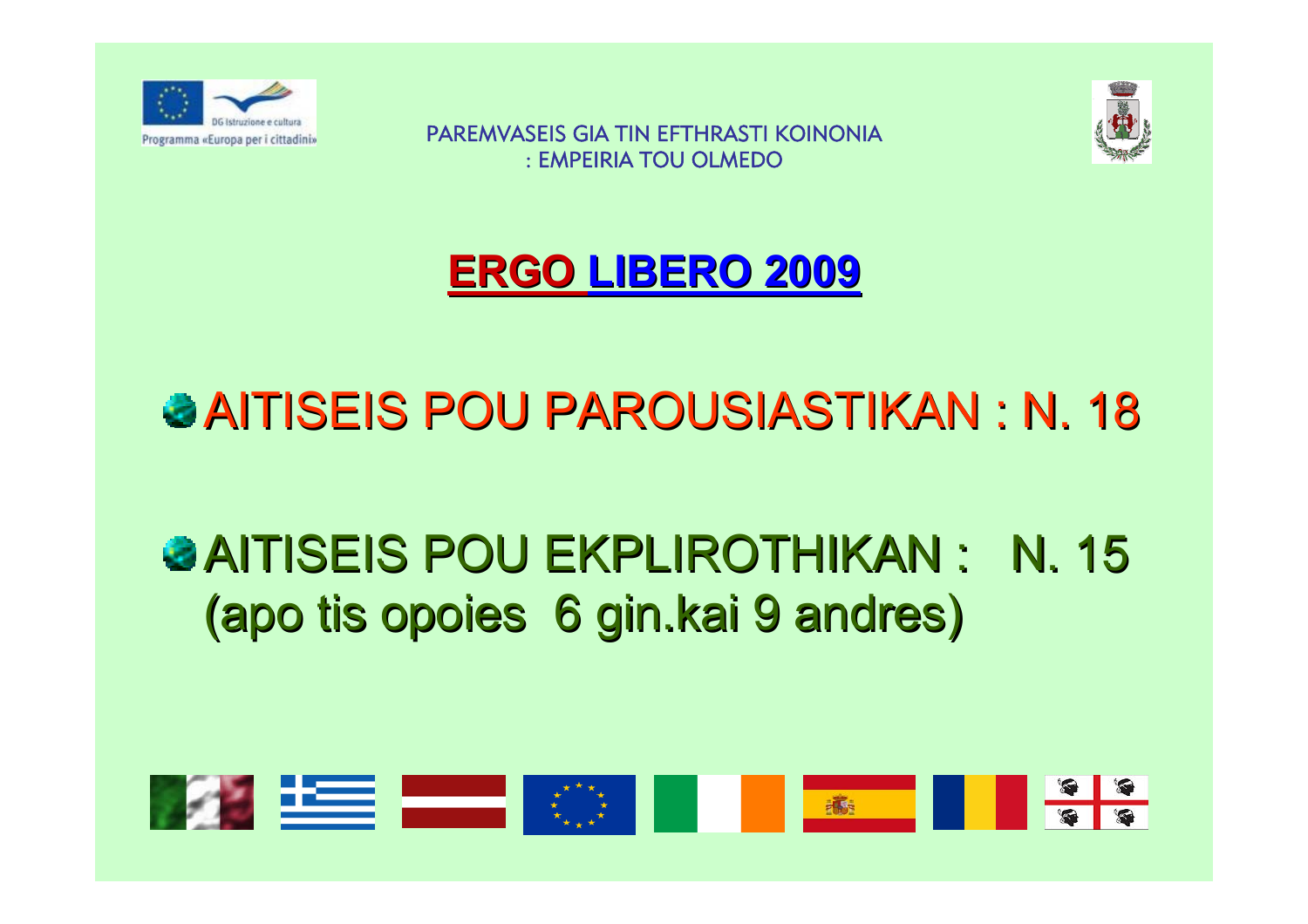



**ERGO LIBERO 2010 LIBERO 2010**

## AITISEIS POU PAROUSIASTIKAN : AITISEIS POU PAROUSIASTIKAN : N. 21

## **& AITISEIS POU EKPLIROTHIKAN : N. 14** (apo tis opoies 6 gin.kai 8 andres)

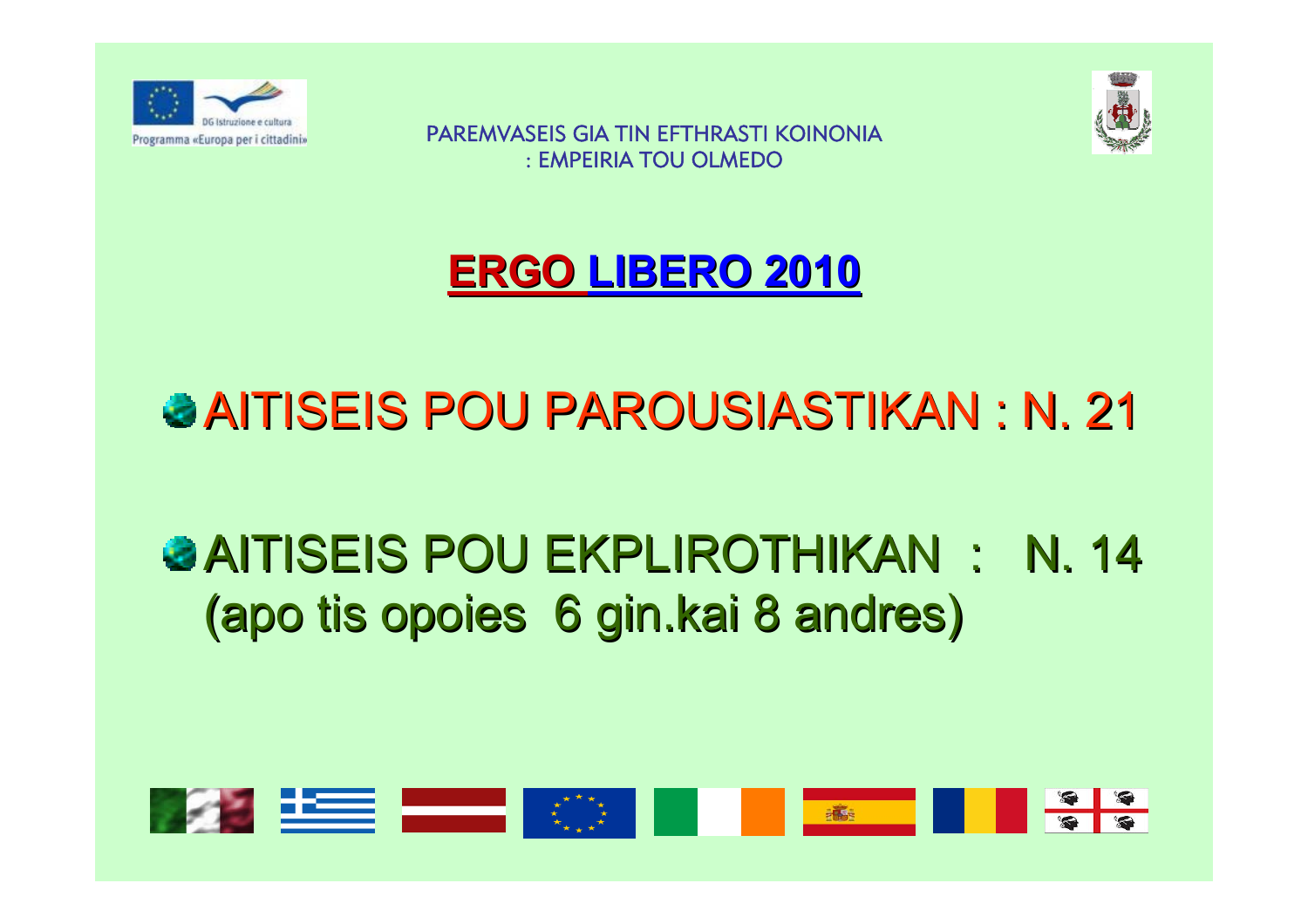



### **ERGA MIMOSA KAI LIBERO (2007 -2010)**  $\bullet$  **AITISEIS POU PAROUSIASTIKAN STIN PERIODO 2007/2010: 2007/2010: N. 79**

**• AITISEIS POU EKPLIROTHIKAN STIN PERIODO 2007/2010: 2007/2010: N. 50 (apo tis opoies (apo tis opoies 31 ginaikes kai ginaikes kai 19 andres) andres)**

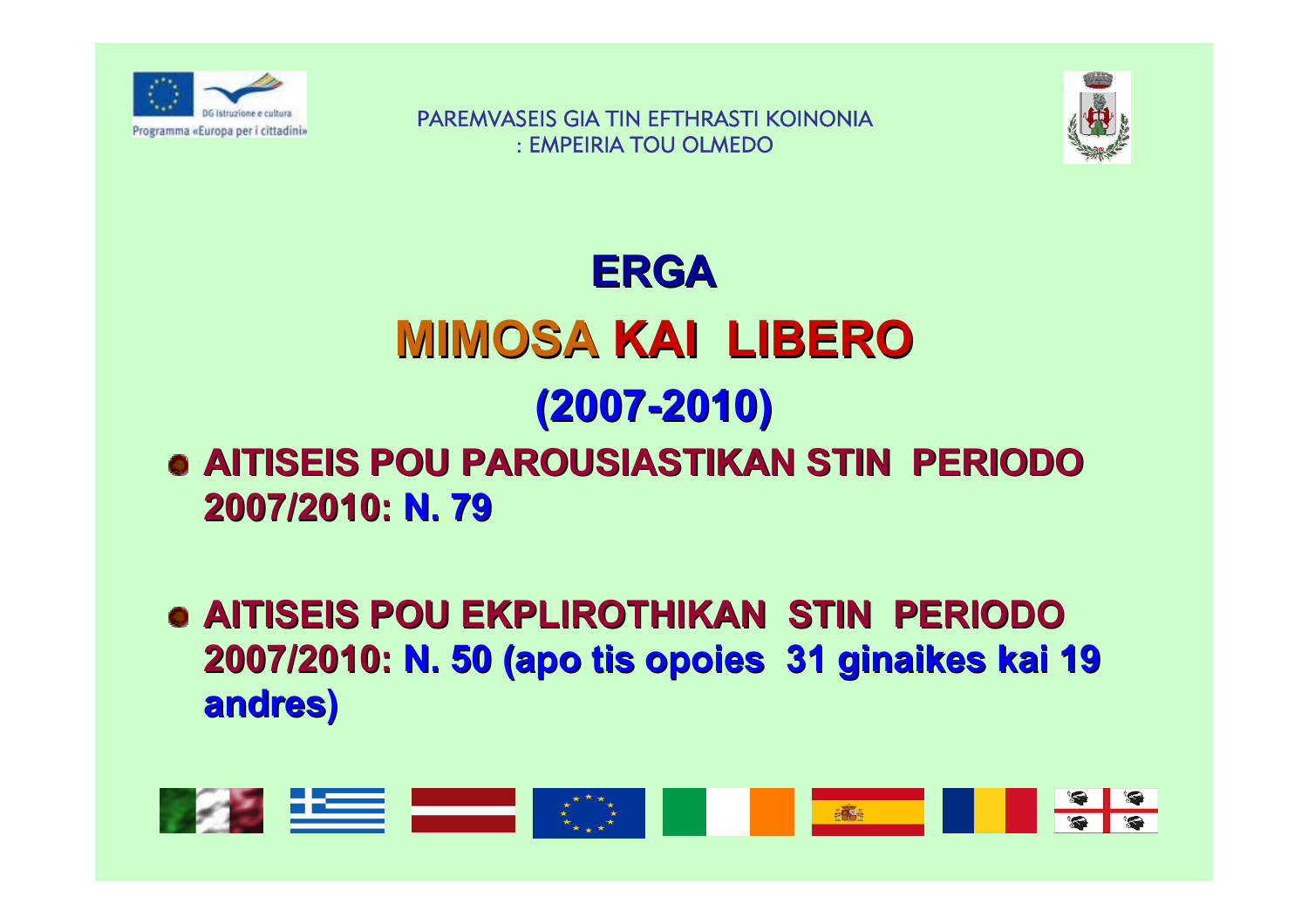



#### **ETOS 2007 I AFTONOMI PERIFEREIA TIS SARDINIAS PROOTHEI TO : PROOTHEI TO :**

### **"Peiramatiko sxedio gia tin ilopoiisi ton Peiramatiko sxedio gia tin ilopoiisi ton metron gia tin katapolemisi tis akraias metron gia tin katapolemisi tis akraias ftoxeias ftoxeias"**

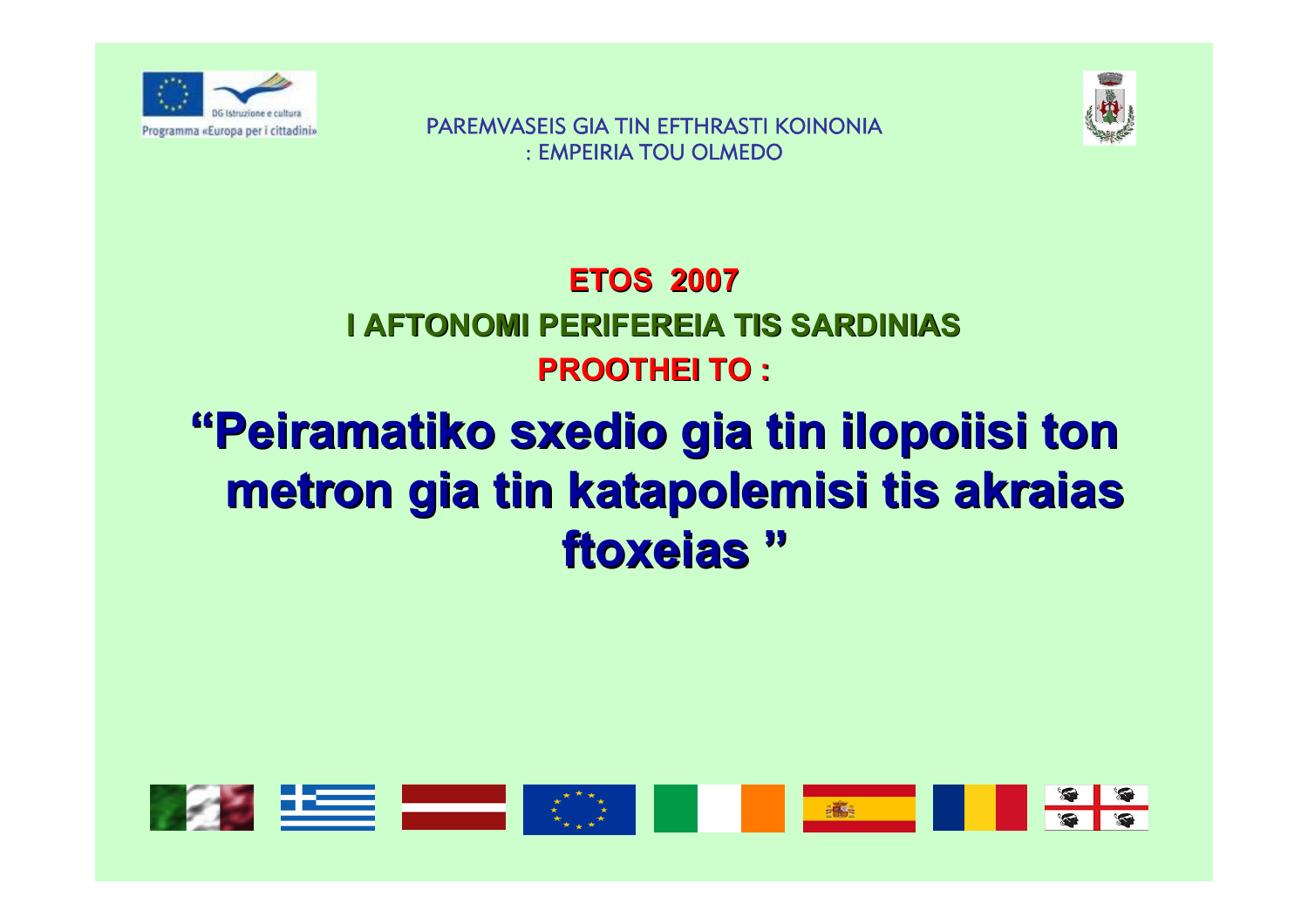

PAREMVASEIS GIA TIN EFTHRASTI KOINONIA Programma «Europa per i cittadini»<br>
: EMPEIRIA TOU OLMEDO-PEIRAMATIKO SXEDIO GIA TIN EFARMOGI TON METRON GI KATAPOLEMISI TIS AKRAIAS FTOXEIAS (R.A.S.)

| <b>ETOS</b>                             | <b>AITHSEIS</b>                                                                 | <b>AITHSEIS EKPLHROMENES</b>                                                                                                                             |
|-----------------------------------------|---------------------------------------------------------------------------------|----------------------------------------------------------------------------------------------------------------------------------------------------------|
| 2008                                    | N. 35                                                                           | N. 16<br>$(11 G - 5 A)$                                                                                                                                  |
| 2009                                    | N. 38<br>$\triangleright$ GRAMMIA) N. 34<br>>GRAMMIB) N. 4                      | N. 24<br>$\triangleright$ GRAMMI A - N. 20 (14 G - 6 A)<br>$\triangleright$ GRAMMI B - N. 4 (2G - 2A)                                                    |
| 2010                                    | N.59<br>>GRAMMI 1) N. 38<br>$\triangleright$ GRAMMI 2) N. 16<br>>GRAMMI3) N. 15 | N. 41<br>$\triangleright$ GRAMMI 1 – N. 19 (14 G – 5 A)<br>$\triangleright$ GRAMMI 2 – N. 9 (8 G – 1 A)<br>$\triangleright$ GRAMMI 3 – N. 13 (8 G - 5 A) |
| <b>TOT. AITISEIS</b><br><b>TRIETIAS</b> | N. 142                                                                          | N. 81<br>(APO TIS OPOIES 57 GIN. e 24<br><b>ANDRES)</b>                                                                                                  |

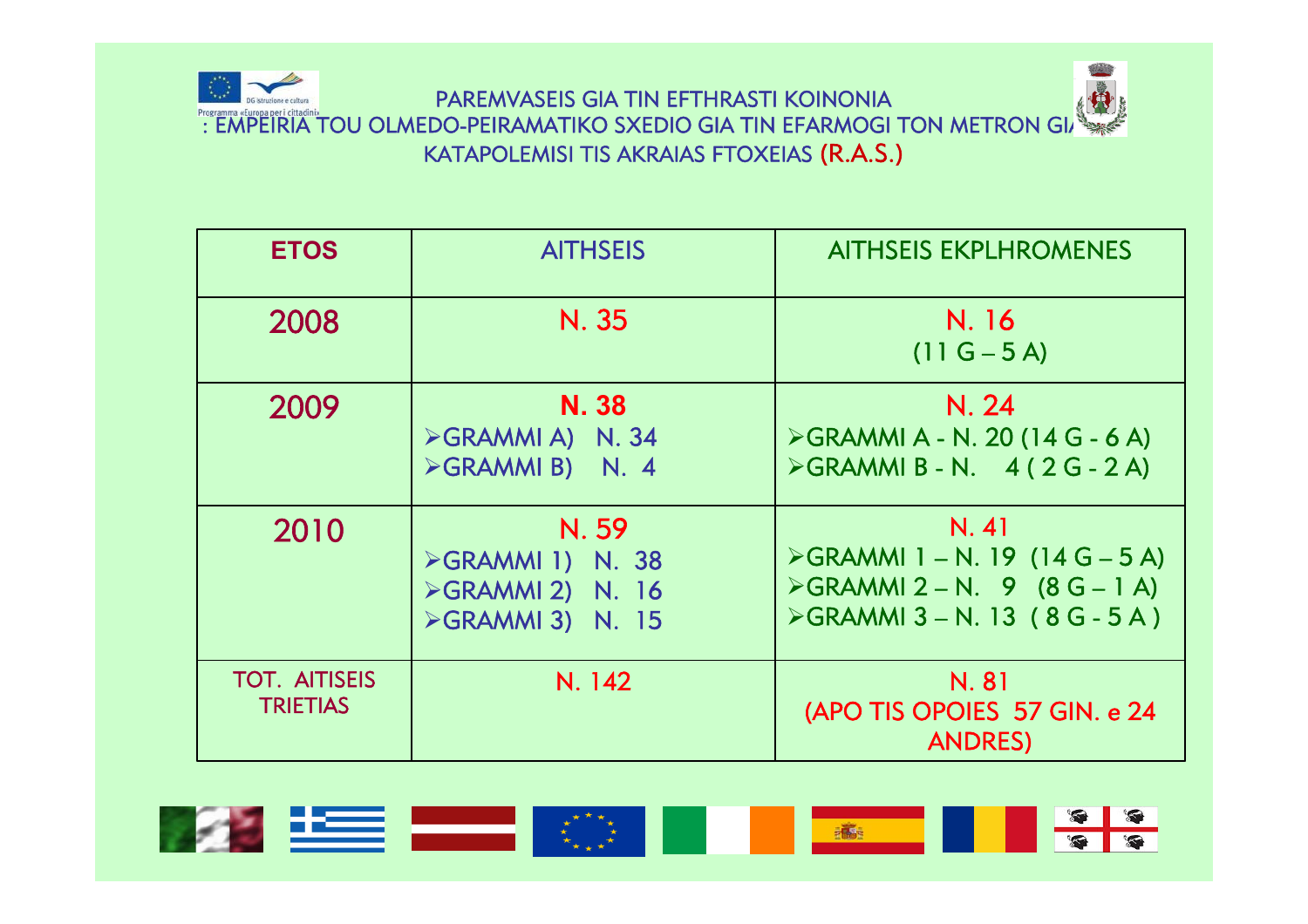



#### **MERIKA APOTELESMATA**

#### KALI ORGANOTIKI AFTONOMIA STIN ERGASIA;

- <sup>●</sup> Aísthisi tou anikein se mia omada ergasias; σθηση του ανήκειν σε μια ομάδα εργασίας ;
- **@ PERISOTERI AFOSIOSI STI DOULEIA ;**
- **ANANEOMENI PROOTHISI GIA NA VRETHEI MIA PIO STATHERI KATASTASI**

**ERGASIAS STO XRONO ;** 

- **<sup>6</sup> MEGALITERI AFTOPEPITHISI;**
- **& MEGALITERI ISSOROPOIA STIN OIKOGENEA;**
- **THETIKI APANDISI SXETIKA ME APASXOLISI SE 45 OIKOGENEIES.**

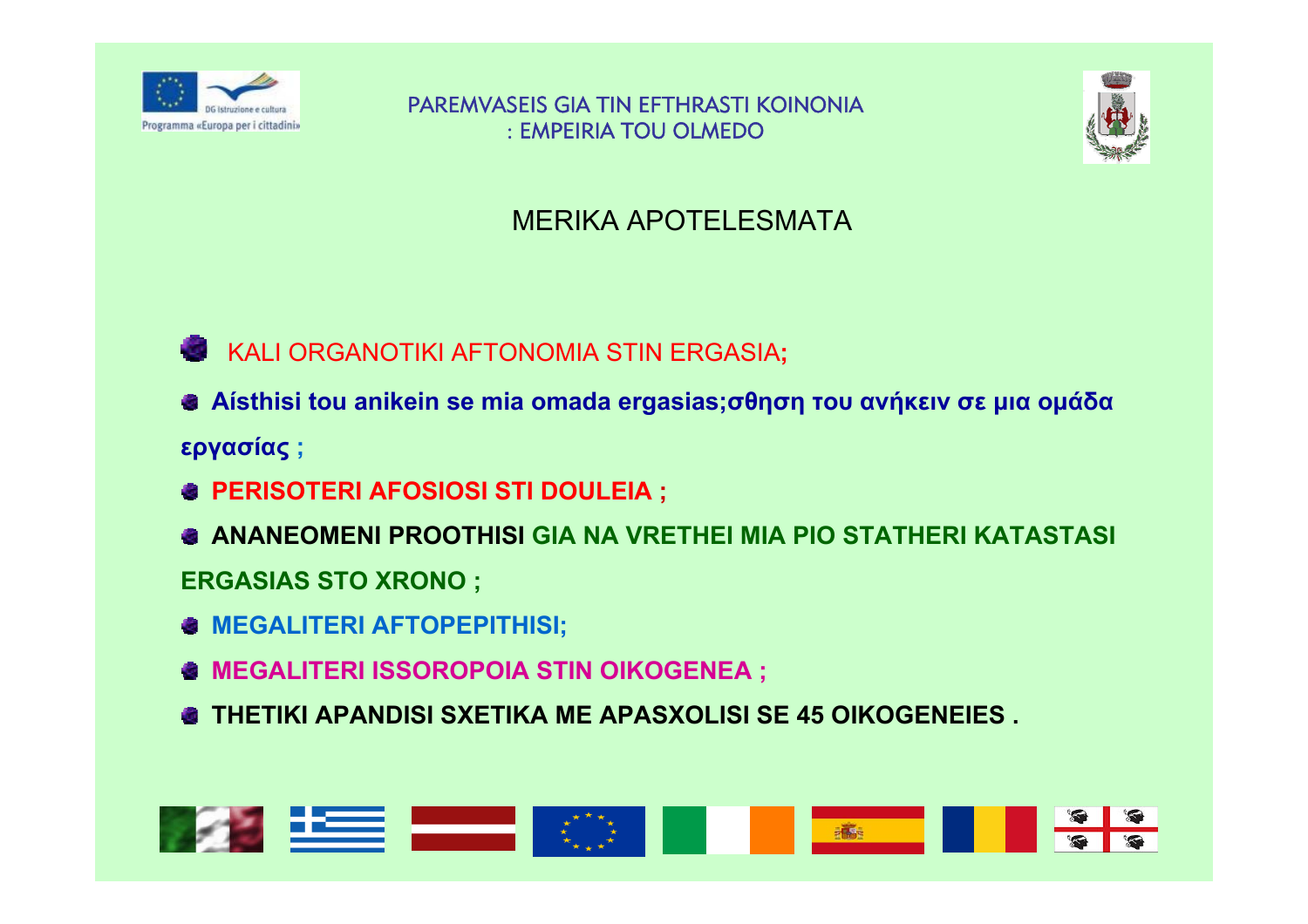



## MERIKES KRITIKES

- ARXIKES SIGKROUSEIS METAXI TON MELON TIS OMADAS**;**
- **ANAVIOSI TIS GENIKIS OIKONOMIKIS KRISIS POU EXEI PERIORISEI SIMANDIKA TIN TASI TON EPIXEIRISEON GIA PROSLIPSEIS (KAI PART-TIME);**
- $\bullet$  **PERIORISMENOUS OIKONOMIKOUS POROUS GIA NA**
- **DOTHOUN DIKTIKES APANDISEIS;**
- $\bullet$  **XRONIKES PERIORISMENES DIADROMES ERGASIAS**

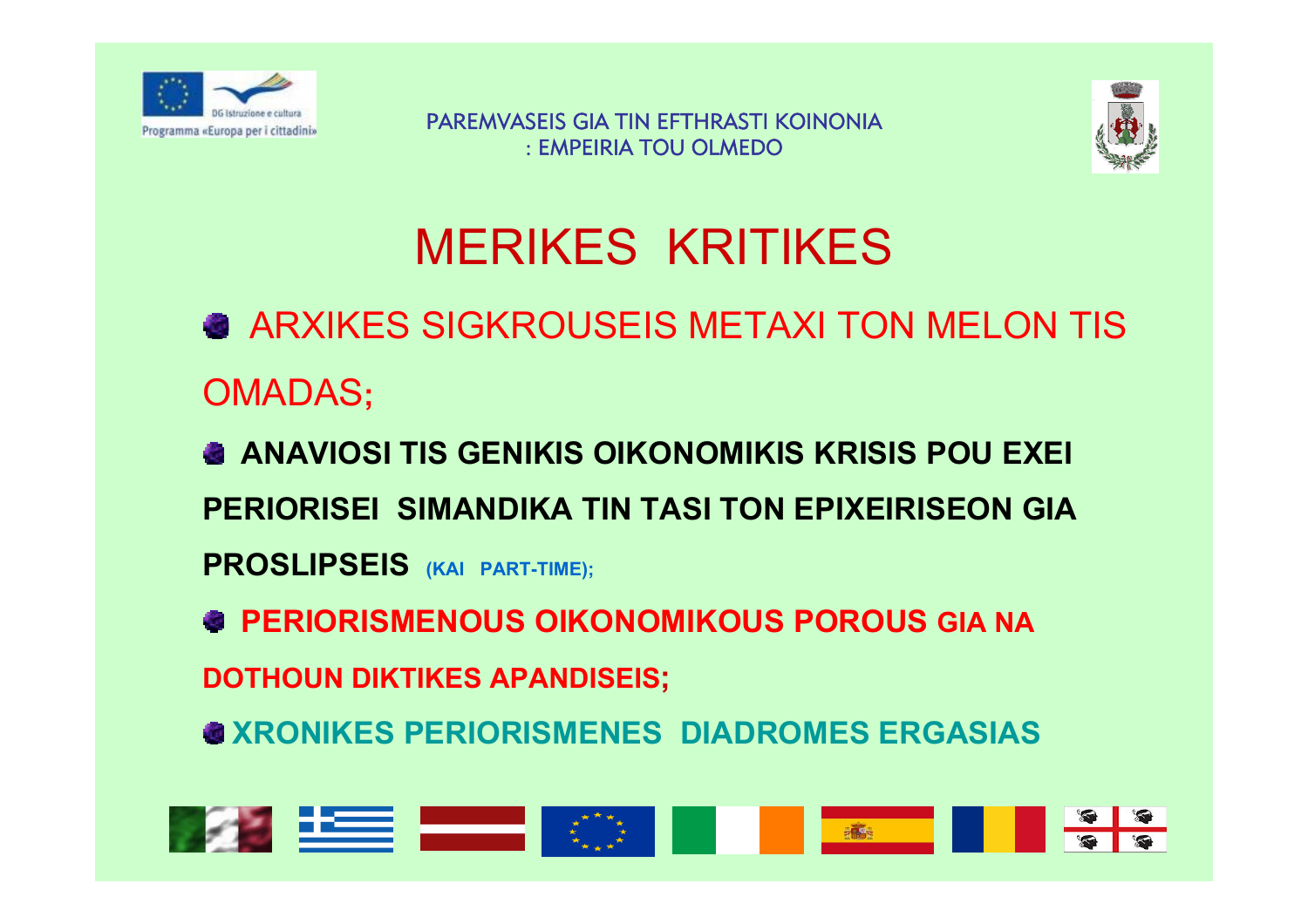



# **MEXRI SIMERA 3 ATOMA HEXOUN VREI STATHERI DOULEIA SE ETAIREIES**

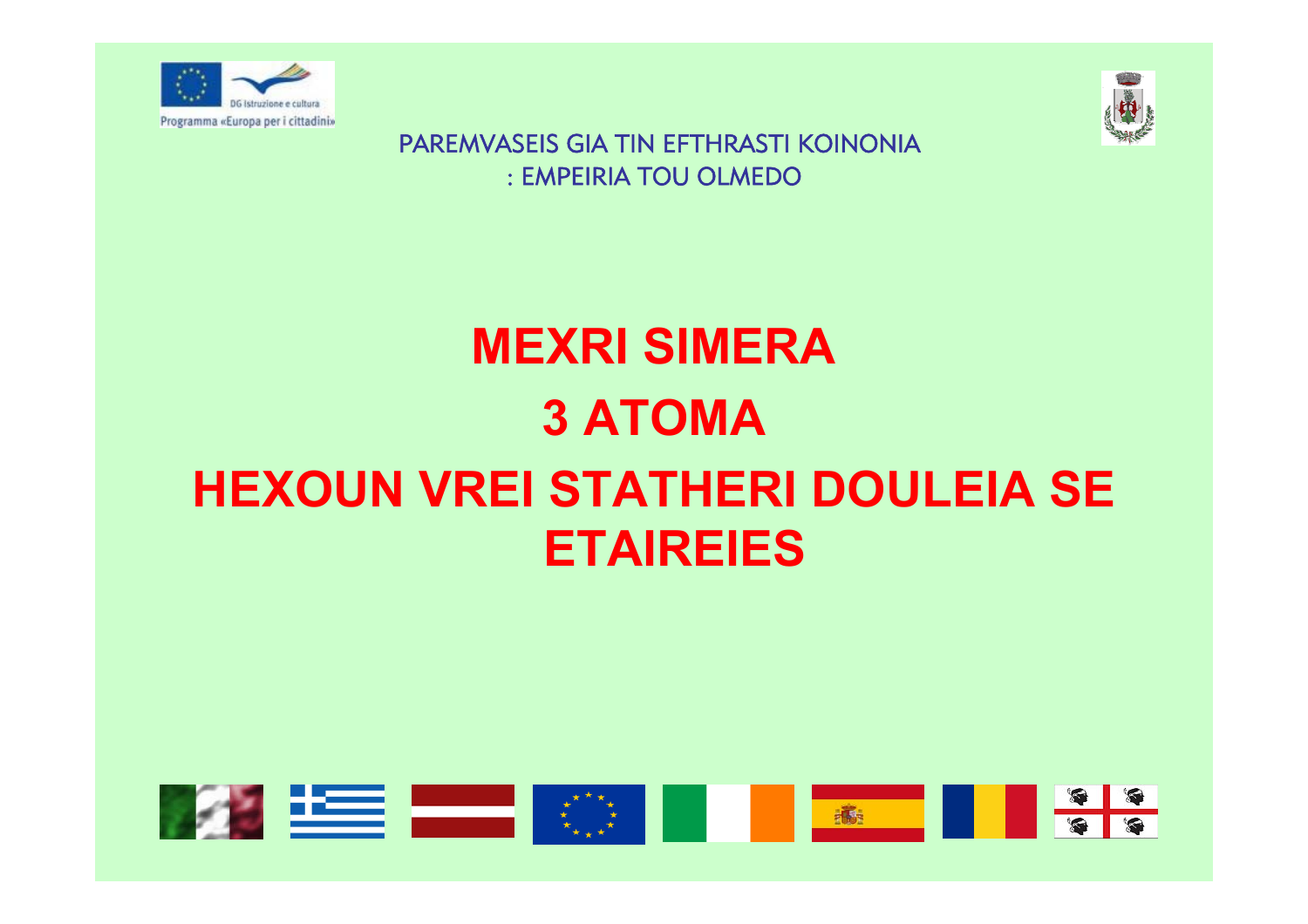

# **VOITHEIA STIS OIKOGENEIES: VOITHEIA STIS OIKOGENEIES:**



**POS DROUN OI EVROPAIKES XORES POS DROUN OI EVROPAIKES XORES ( Geniki ekthesi tis oikonomikis katastasis tis xoras tou <sup>2009</sup> – Ipourgeio Oikonomias) Ipourgeio Oikonomias)**

| Spesa per famiglia e maternità<br>in rapporto al Pil | $\leq 4$                                     |  |
|------------------------------------------------------|----------------------------------------------|--|
| Danimarca                                            | 3,7%                                         |  |
| Lussemburgo                                          | 3,2%                                         |  |
| Svezia                                               | 3.0%                                         |  |
| Finlandia                                            | 2,9%                                         |  |
| Germania                                             | 2,8%                                         |  |
| <b>Austria</b>                                       | 2,8%                                         |  |
| Francia                                              | 2,5%                                         |  |
| Irlanda                                              | 2,6%                                         |  |
| <b>Belgio</b>                                        | 2,0%                                         |  |
| Olanda                                               | 1,6%<br>first exted                          |  |
| <b>Regno Unito</b>                                   | <b>Dentes and</b><br>1,5%                    |  |
| É<br>Grecia                                          | Jag 11515<br>1,5%<br>disorner.               |  |
| Ð<br>Portogallo                                      | 1,2%<br>Il consider                          |  |
| Spagna<br>盘                                          | 1,2%<br>Smoote's                             |  |
| <b>HANA</b>                                          | 1,2%                                         |  |
| $-15$<br><b>MEDIA UE-15</b>                          | 2,1%<br>Service St                           |  |
| Ungheria                                             | 2,8%                                         |  |
| Cipro                                                | 2,0%                                         |  |
| Slovenia                                             | <b>STRAGES</b><br>1,8%<br><b>Mile Of</b>     |  |
| Repubblica Ceca                                      | 1,7%<br>edzA pr                              |  |
| Romania                                              | 1,7%<br><b>Thursday</b>                      |  |
| Slovacchia<br>第二 海洋                                  | 1,5%<br>Fair Sydney                          |  |
| Estonia                                              | 1,4%                                         |  |
| <b>Bulgaria</b>                                      | 1,3%                                         |  |
| Lettonia                                             | 1,2%                                         |  |
| Lituania                                             | <b>Sile Ameri</b><br>1,2%<br><b>HERRITAS</b> |  |
| Malta                                                | 1,1%<br>i sezh nv?                           |  |
| Polonia                                              | 0,8%<br>924-4-19                             |  |
| 27.<br><b>MEDIA UE-27</b>                            | 2,0%                                         |  |
| Fonte: ministero dell'Economia                       | <b>ANSA-CENTIMETRI</b>                       |  |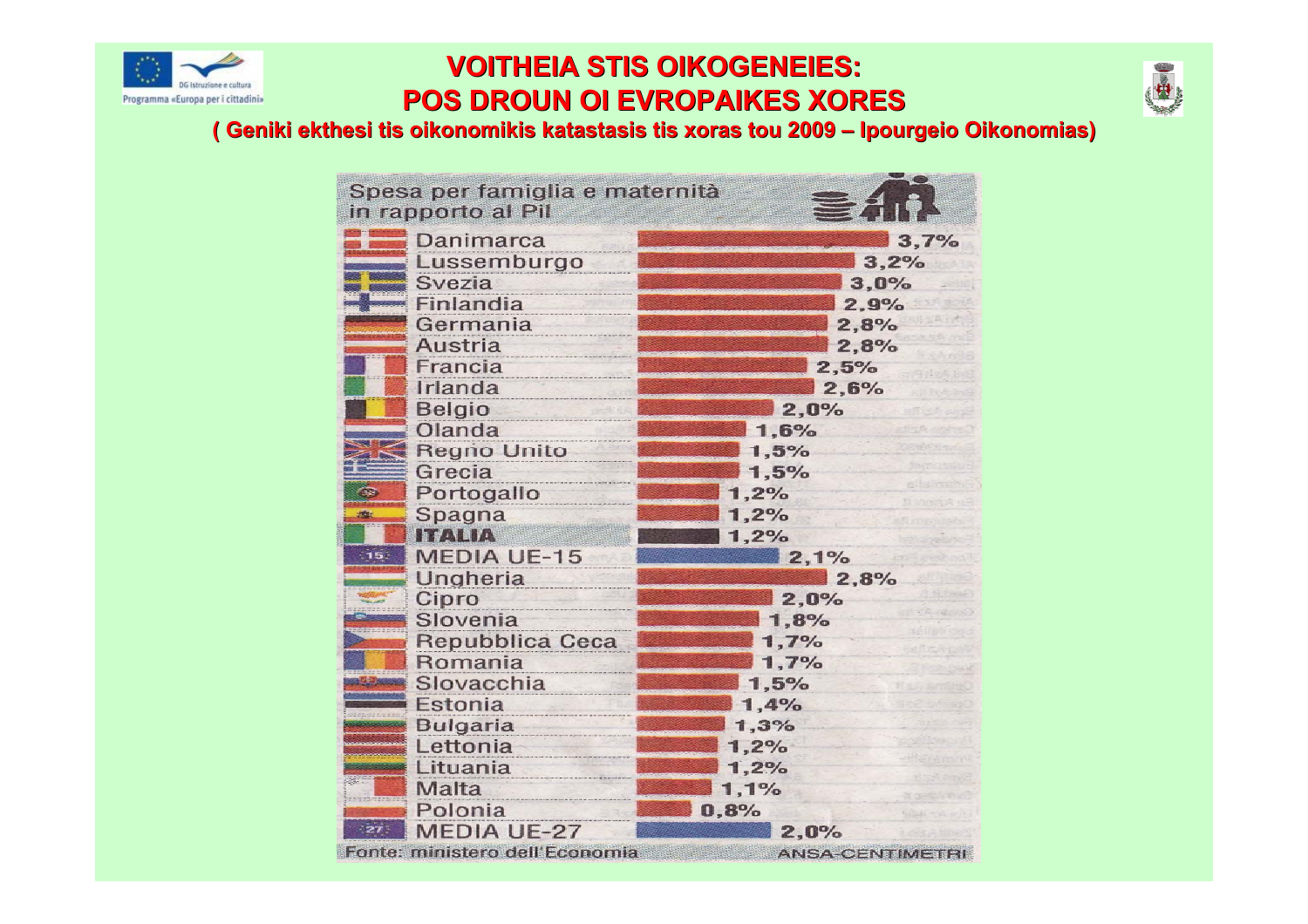



# 2010 **EVROPAIKO ETOS AFIEROMENO STIN KATAPOLEMISI TIS FTOXEIS KAI TOU KOININIKOU APOKLEISMOU**

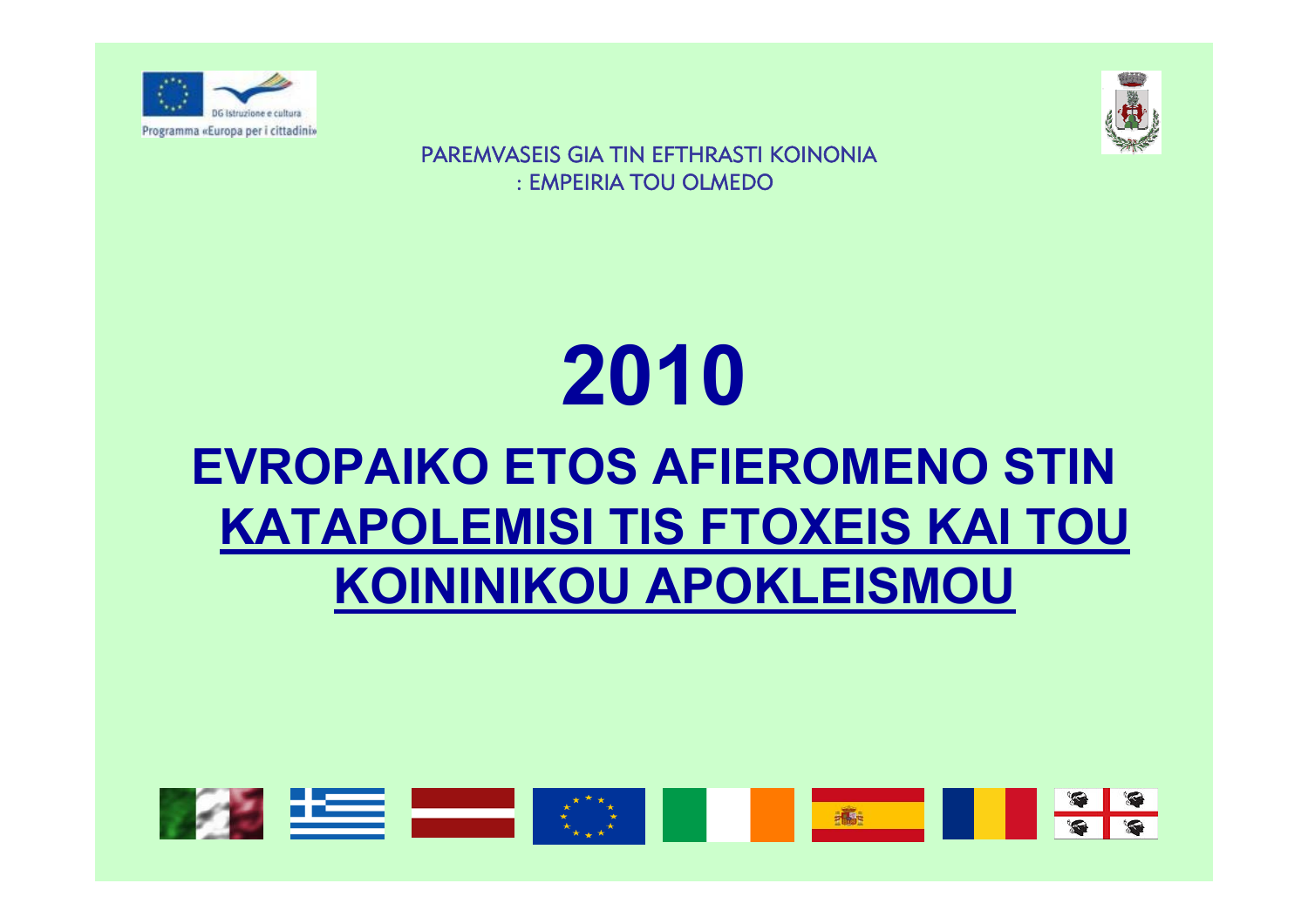



#### **PROSDIORISMENOS SKOPOS APO TIN EVROPAIKI ENNOSI**

- ❖ ANAGNORIZONTAS STOUS ANTHROPOUS POU ZOUN SE KATASTASH FTOXEIAS KAI KOINONIKOU APOKLEISMOU DIO DIKAIA, EKEINO ME TO OPOIO PREPEI NA ZOUN MIA<br>AXIOPREPI ZOI KAI EKEINO ME TO OPOIO MPOROUN NA **DOSOUN TIN SIMVOLI TOUS STIN ANAPTIXI TIS KOINONIAS**
- ❖ AFXISI TIS EFTHINIS TON DIMOSION POLITIKON GIA TIN KOINONIKI ENTAXI. STIN ITALIA MESO TOU ART.3 TOU IN **ITALIA, ATTUAZIONE DELL'ART. 3 TOU PROEDRIKOU** SINDAGMATOS (METRA GIA TIN APASXOLISI, KATOIKIA, **IPOSTIRIXI, FOROLOGIA)**
- **❖ PROOTHISI MIAS SINEKTIKOTERIS KOINONIAS,<br>AFXANONDAS TIN SINEIDITOPOIISI OTI OLOI THA KERDISOUN ME TIN EXALEIPSI TIS FTOXEIAS**

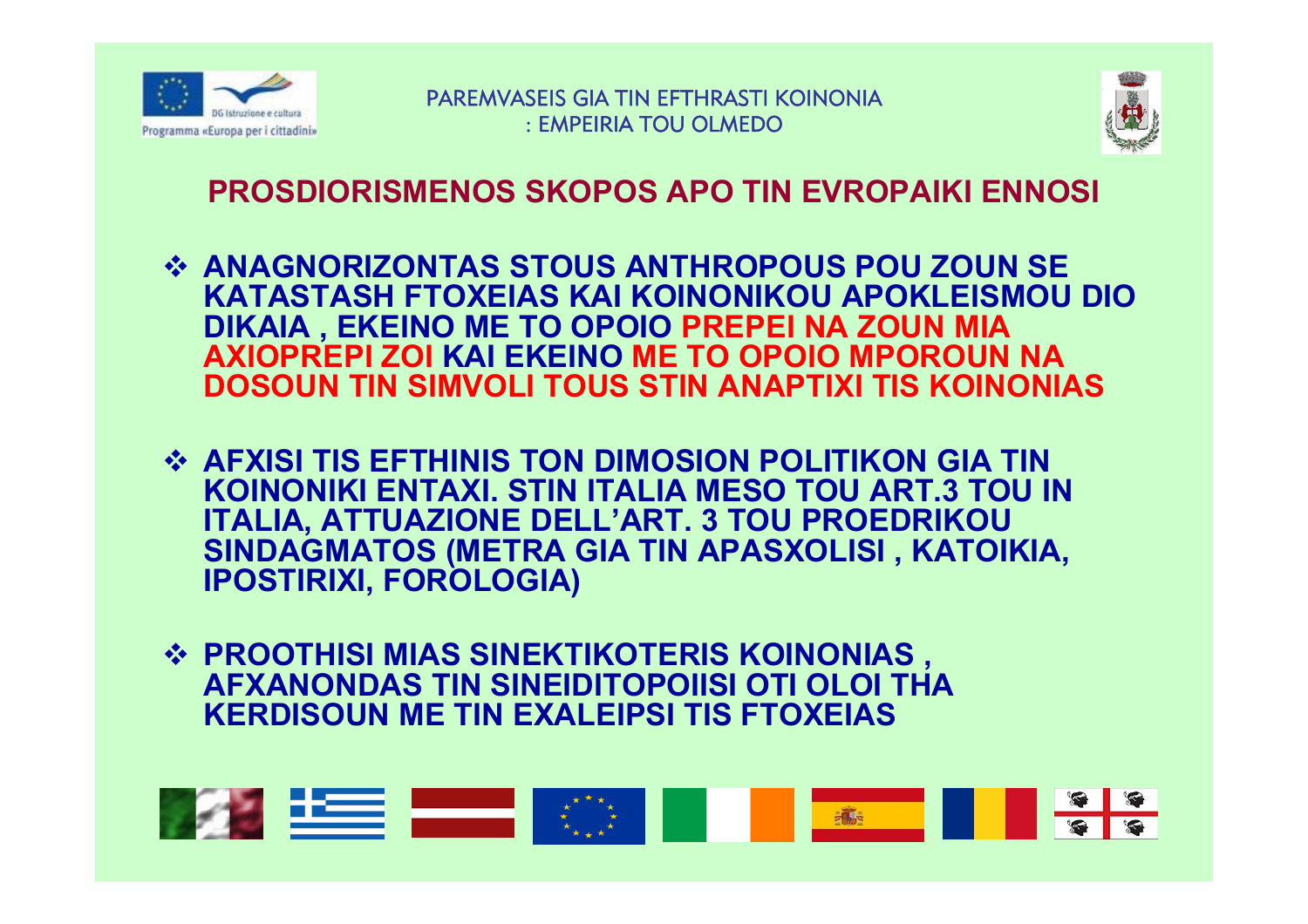

**Best Best Best Best Best** 



#### **EROTISI:**

#### **AFTI I KOINONIKI EVROPAIKI SIMPRAXI POU APOTELEITAI APO TOUS DIMOUS SACALASENI** (ROMANIA), AMFIKLIA (GRECIA), CORK (IRLANDA), OLMEDO (SPAGNA), AMATA (LETTONIA), I LETTONI(LETTONIA), OLMEDO (ITALIA)

**TI MPOREI NA KANEI?**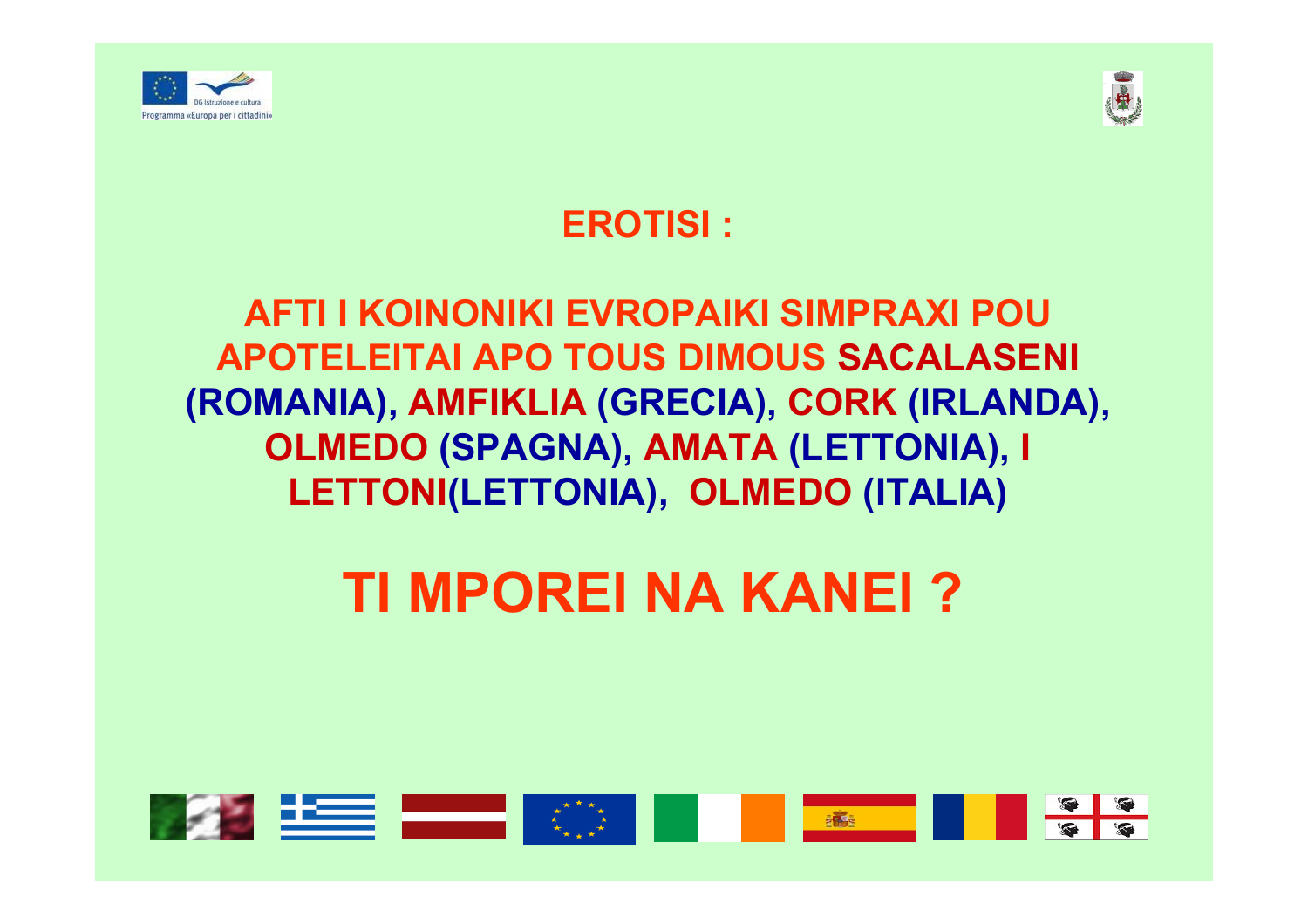



Oi topikes arxes prepei na prosdiorisoun apotelesmatikos mixanismous allileggiis katapolemisi tis xeiroteris tin gia anapotelesmatikotitas, forodiafigis ta opia einai sovara empodia gia tin pronoia tou **sistimatos** 

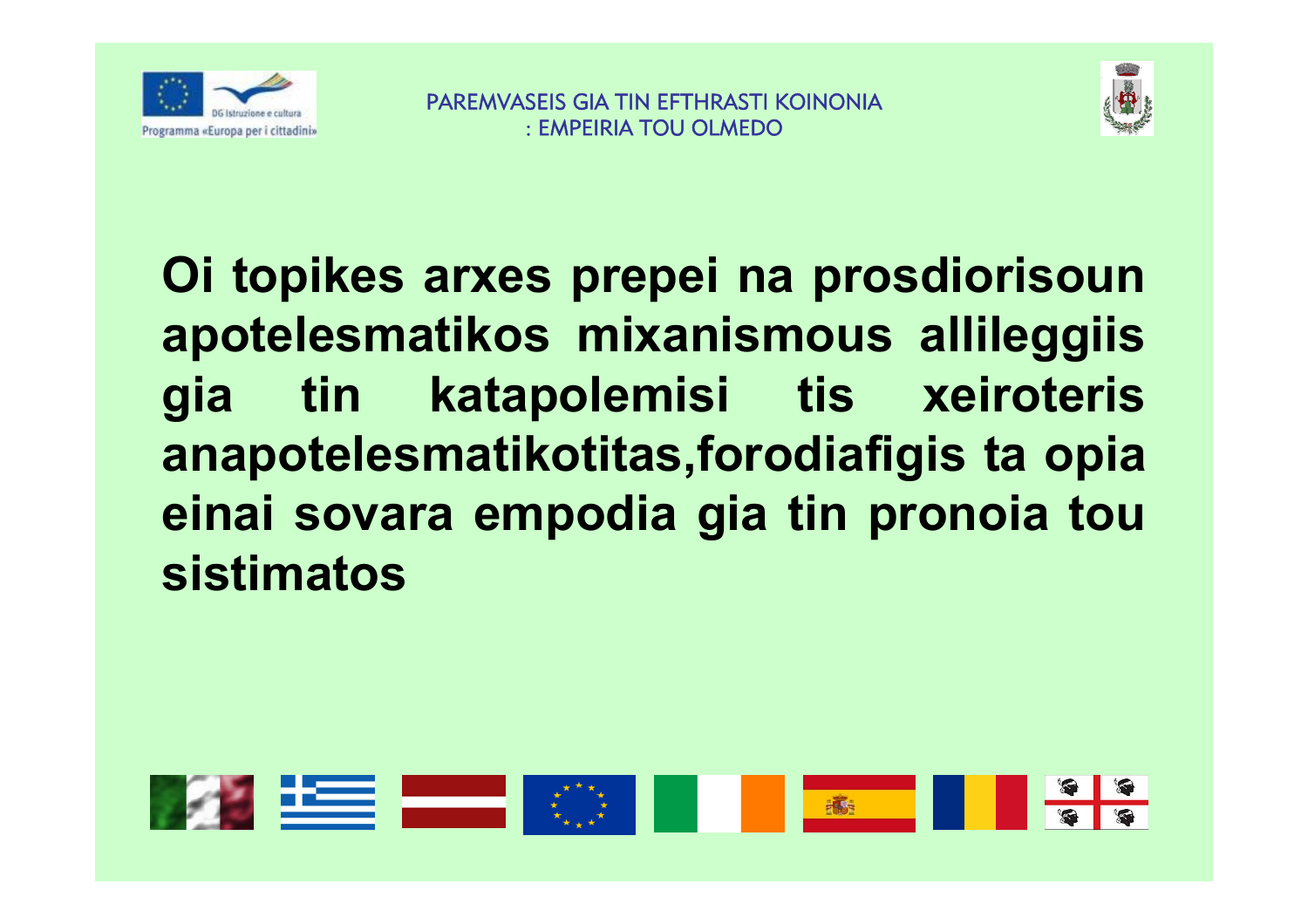



### **FORODIAFIGI** (kai opoios forodiafevgei): **PARAVASI TON KOINONIKON EFTHINON ;**

- **PROVASI STA DIKAIOMATA ALLA AGNOEI TA KATHIKONTA**
- **EINAI SINERGATIS TIS ELOIPOUS PRONOIA**
- **FOVERES ARNITIKES EPIPTOSEIS STIN AKRAIA FTOXEIA**

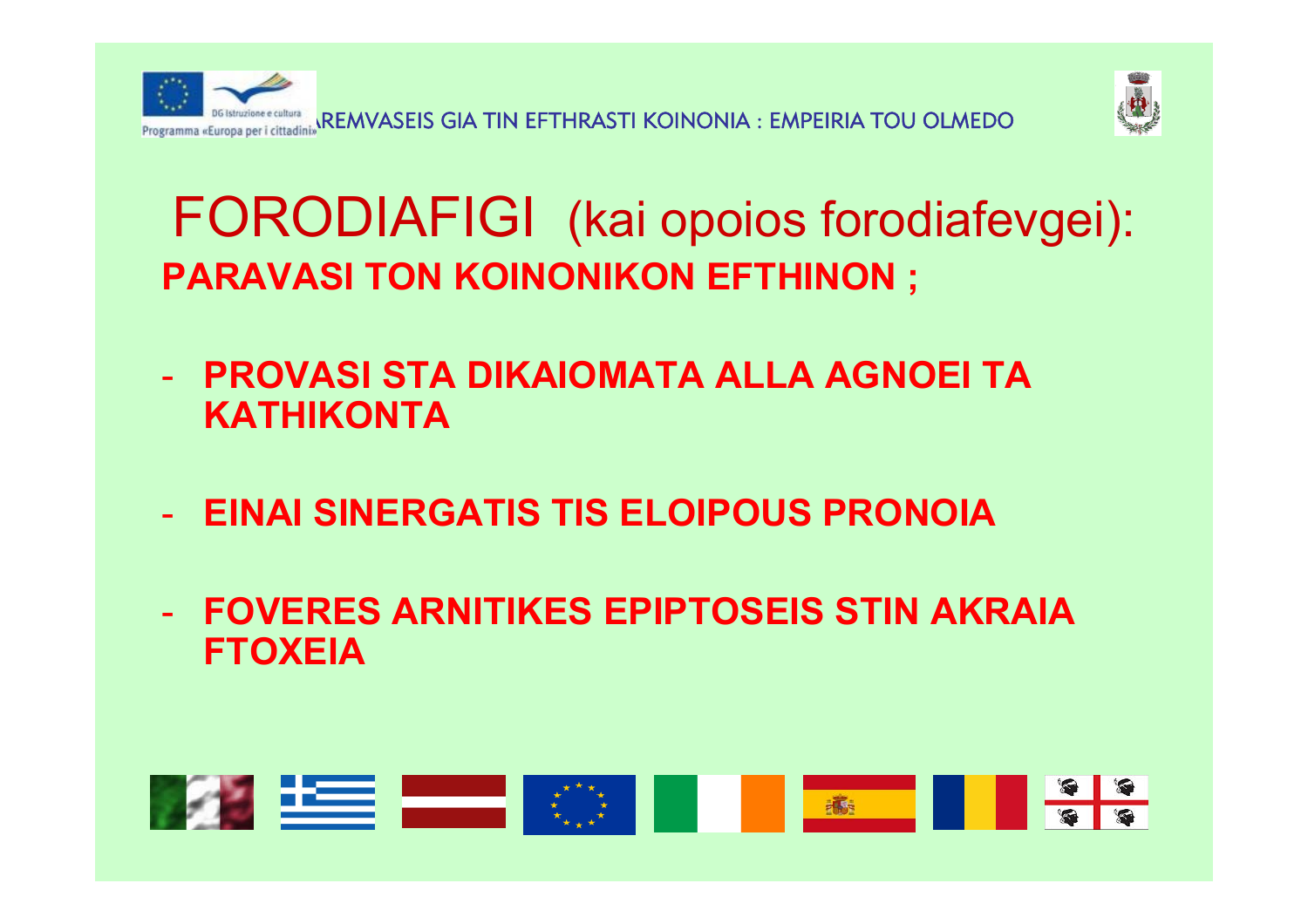



**PAREMVASEIS GIA TIN EFTHRASTI KOINONIA** ALLE FRAGILITA' SOCIALI: EMPEIRIA TOU OLMEDO

## Tha mporousate na kanete mia afisa/diafimistiki me skopo tin evesthitopoiisi kai na entharinete tis kiverniseis na paremvoun apofasistika.

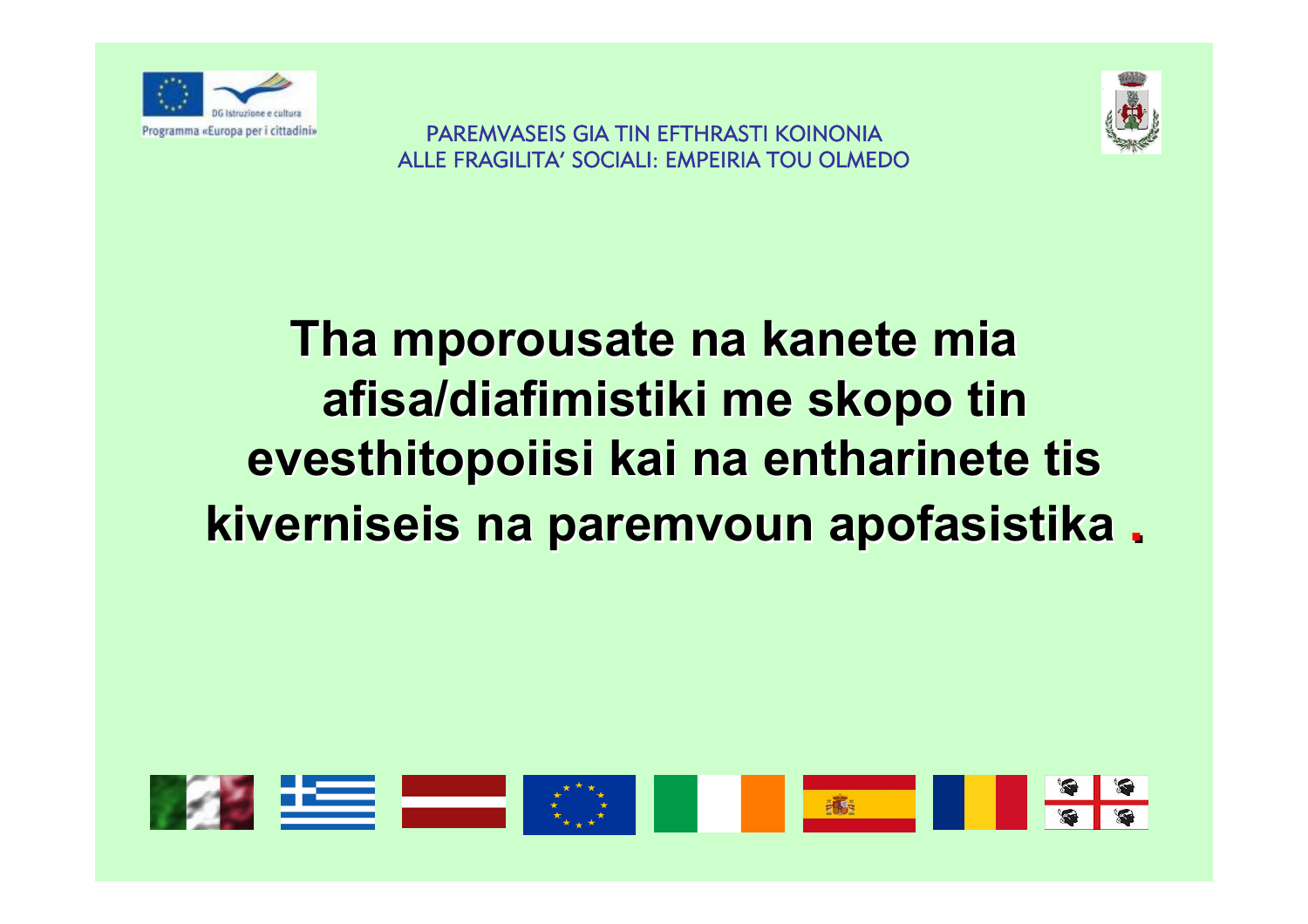

**PAREMVASEIS GIA TIN EFTHRASTI KOINONIA** ALLE FRAGILITA' SOCIALI: EMPEIRIA TOU OLMEDO



# OXI **STIN EVROPH FROURIO"**

## **NAI STIN ANOIKTI KAI ENOMENI EVROPH**